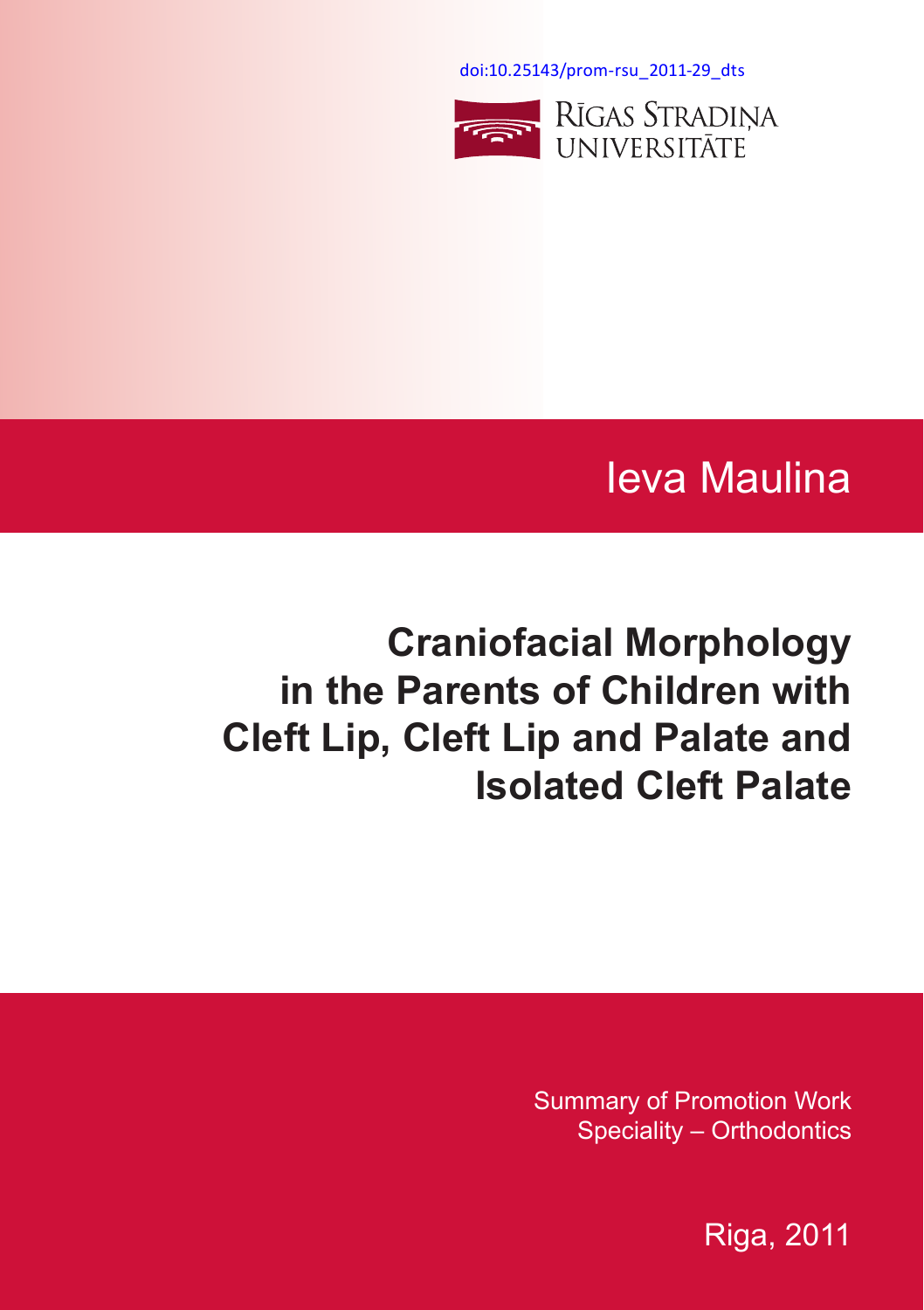

RIGA STRADINS UNIVERSITY

# IEVA MAULINA

# CRANIOFACIAL MORPHOLOGY IN THE PARENTS OF CHILDREN WITH CLEFT LIP, CLEFT LIP AND PALATE AND ISOLATED CLEFT PALATE

(Speciality – orthodontics)

Summary of promotion work

Research supervisor:

Dr.med., professor *Ilze Akota*

RIGA - 2011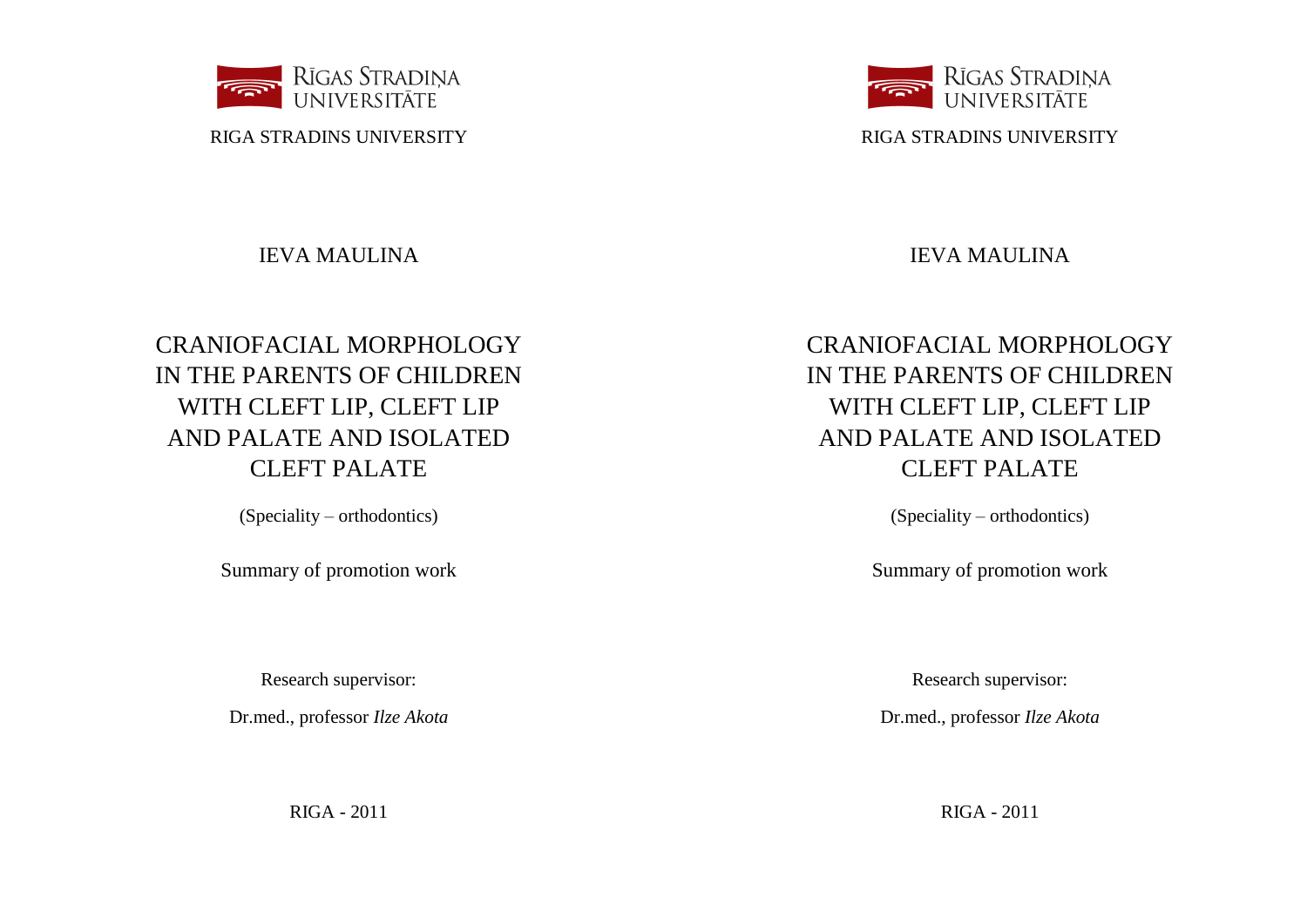Promotion work was carried out at:

Riga Stradins University Institute of Stomatology

Research supervisor:

Dr. med., professor: **Ilze Akota**

Official reviewers:

Dr. med., professor **Ruta Care** (Rīga Stradins University) Dr. med., **Baiba Lace**, Msc (Latvian Biomedical Research and Study centre; Clinical University Hospital of Children) Dr. med., assoc. professor **Antanas Sidlauskas** (Lithuanian University of Health Sciences)

Defence of promotion work will be held  $23<sup>rd</sup>$  of November 2011, 5.00 pm at the meeting of Promotion council of Stomatological disciplines of Riga Stradins University at RSU Hippocrates lecture room in Riga, Dzirciema street 16.

The promotion work is available at RSU library

Secretary of Promotion council:

Dr. habil. med., professor **Ingrida Cema**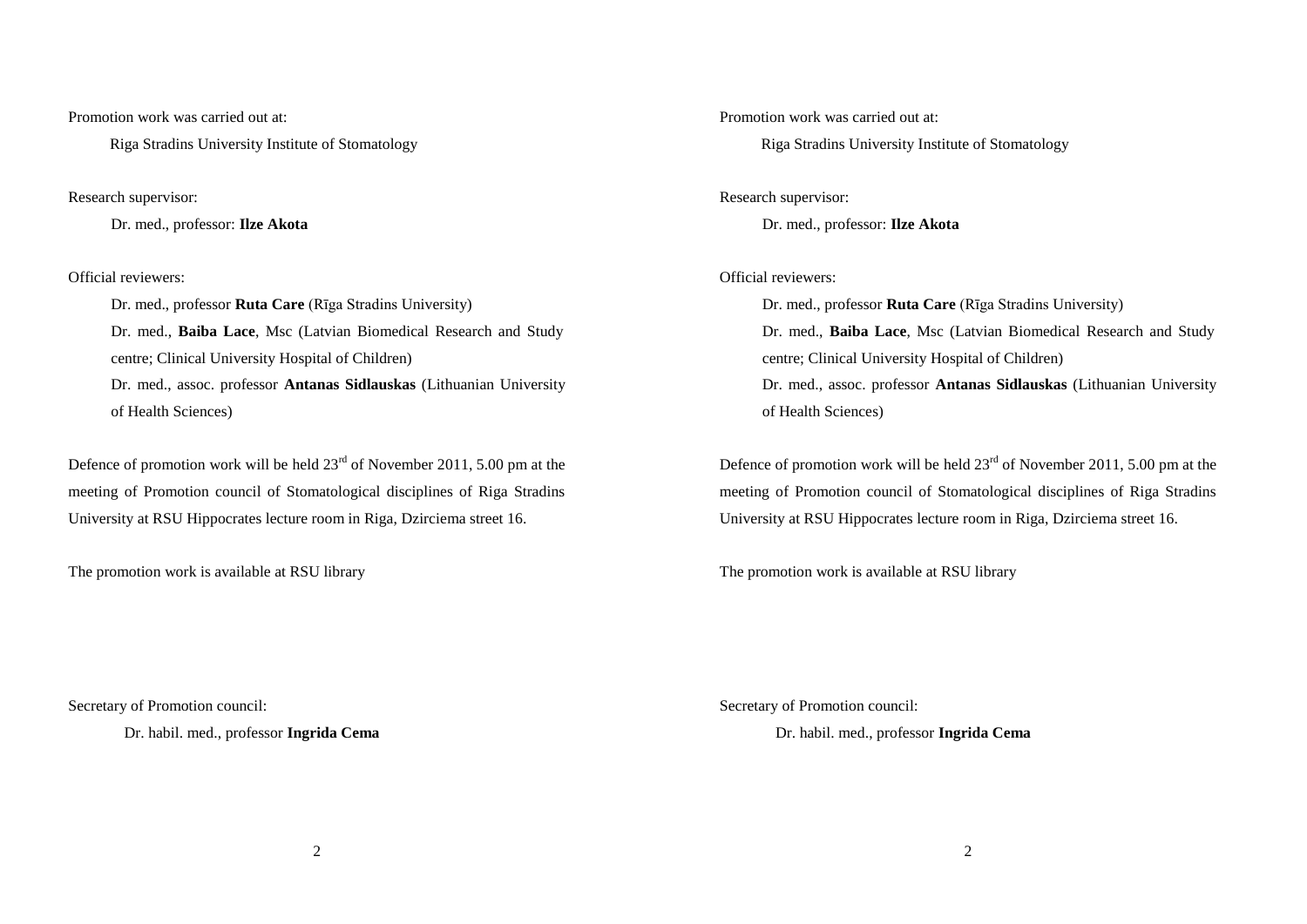### **INTRODUCTION**

Congenital anomalies are of great concern to individuals considering having a child, and there is much research concerning the evaluation of congenital anomalies and associated risk indicators and the prevalence of such anomalies. Orofacial cleft (OFC) is one of the most frequently encountered congenital malformations (Lindral et al., 2008; Melnick 1992; Mooney et al., 2002; Raghavan et al., 1994) that occurs among all ethnic groups, with an incidence that varies according to race and nationality (Lindral et al., 2008; Melnick 1992; Mooney et al., 2002; Raghavan et al., 1994).

The OFC anomaly develops during the initial period of foetal intrauterine development, and is associated with aesthetic and functional impairments from the first day of life, indirectly affecting a child's physical and mental development. In complicated cases, the cleft affects the lip, alveolar arch and the palate. Newborns with this anomaly have greatly changed facial features and impaired dentofacial structure functions including breathing, swallowing and mimics; later in life chewing and speech are affected. In order to provide adequate rehabilitation for a child with OFC, complex treatment is required including surgical, speech therapeutical, otorhinolaryngological and psychological treatments.

In Latvia, 25-30 children are born with OFC each year, and at present there are 600 children under 18 years of age in the active accounting of the Riga Cleft Lip and Palate Centre.

The craniofacial form of individuals with OFC is distinct from that of unaffected individuals (Mooney et al., 2002; Suzuki et al., 1988; Wyszynski, 2002). However, several craniofacial studies have revealed that it is distinctive not only for individuals with OFC but for their parents as well, who are characterized by distinct craniofacial features (Al Emran et al., 1999; Chatzistavrou et al., 2004; McIntyre et al., 2002; 2003; Perkiomaki et al., 2003;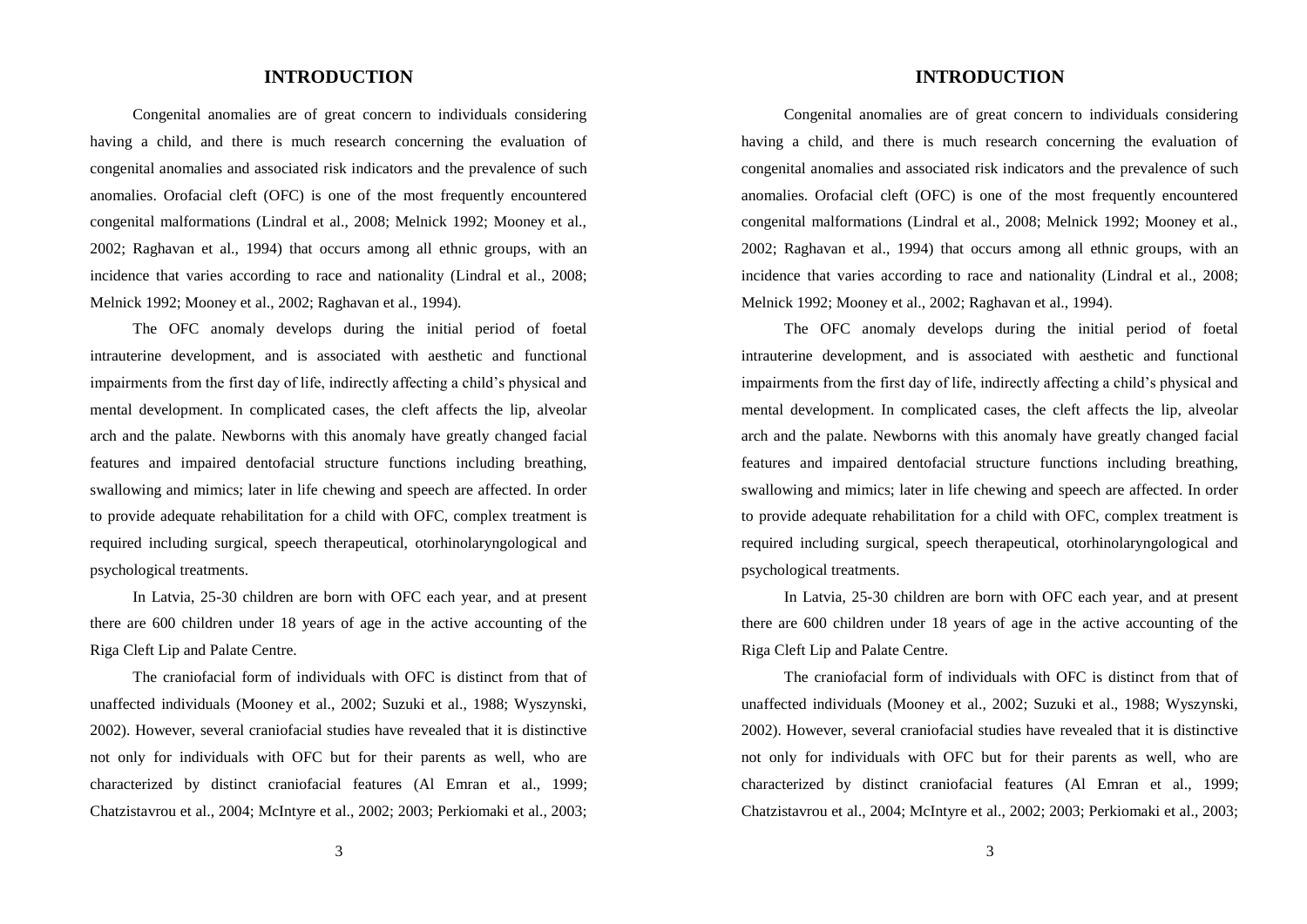Yoon et al., 2002; 2004). In addition, it has been reported that the craniofacial morphology of the parents of children with OFC differs from that of unaffected people, and that morphological features differ between parents of children with cleft lip with or without cleft alveolus or cleft lip and palate  $(CL \pm P)$  and parents of children with isolete cleft palate (CP). However, the results of these studies are inconsistent (Al Emran et al., 1999; Chatzistavrou et al., 2004; McIntyre et al., 2002; 2003; Perkiomaki et al., 2003; Yoon et al., 2002; 2004). There are no clearly defined morphological differences, but a parent's craniofacial morphology is considered a predisposing factor for the development of OFC in children (Al Emran et al., 1999; Chatzistavrou et al., 2004; McIntyre et al., 2002; 2003; Perkiomaki et al., 2003; Yoon et al., 2002; 2004).

Several studies report at least one increased facial width measurement in parents (McIntyre et al., 2003; Nakasima et al., 1983; 1984; Prochazkova et al., 1995; Raghavan et al., 1994; Suzuki et al., 1999; Yoon et al., 2004), and this is consistent with Trasler's embryonic face-shape hypothesis and available evidence from unrepaired cleft cases (Trasler, 1968; Weinberg et al., 2006). Trasler *(Trasler)* established the embryonic face-shape hypothesis during an experimental study on mice and discovered that the craniofacial form of the embryo could be a predisposing factor for the development of OFC (Trasler, 1968; Weinberg et al., 2006). This finding was indirectly supported by the observation that certain race populations with relatively wider faces have a very high incidence of clefting (Chung et al., 1985; Tolarova et al., 1998; Vanderas 1987) and this could be a predisposing factor in the development of OFC (Siegel et al., 1986; Vergato et al., 1997).

Conflicting results from previous studies can be explained by methodological differences, ethnic and geographic variability in craniofacial morphology, the incidence of OFC, and the ratio of cleft type in the population (McIntyre et al., 2003). Therefore, it is important to assess the differences in one population.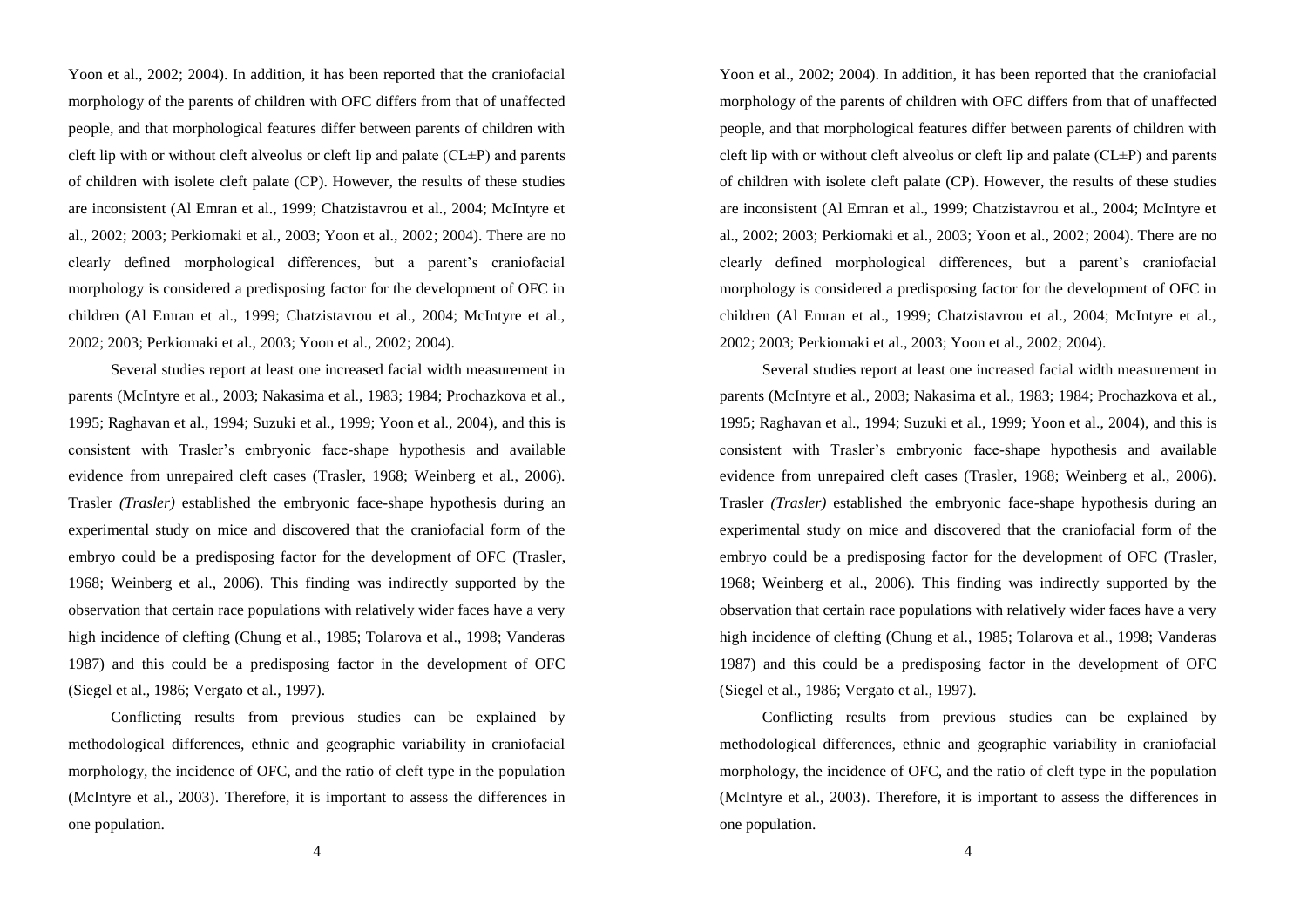The identification of craniofacial features in parents of children with OFC may assist in the identification of genes involved in the aetiopathogenesis of OFC. Non-syndromic orofacial cleft could be identified using markers of developmental disturbances. If there are craniofacial differences between parents of children with OFC and a control group, genetic counselling could be offered to individuals with predisposing risk factors who are considering having a child.

### **AIM OF THE PROMOTION WORK**

The identification of specific morphological craniofacial features in the parents of children with orofacial clefts.

#### O**BJECTIVES OF THE PROMOTION WORK**

- 1. To identify informative markers of craniofacial measurements for the parents of children with orofacial clefts.
- 2. Lateral and posterioanterioal (PA) cefalometry were used to:
	- 1) compare the craniofacial morphology of parents of children with isolated cleft palate (CP) and a control group with no family history of orofacial clefts;
	- 2) compare the craniofacial morphology of parents of children with cleft lip with or without cleft alveolus or cleft lip and palate  $(CL \pm P)$  and a control group with no family history of orofacial clefts;
	- 3) determine the craniofacial features characteristic of parents of children with orofacial clefts;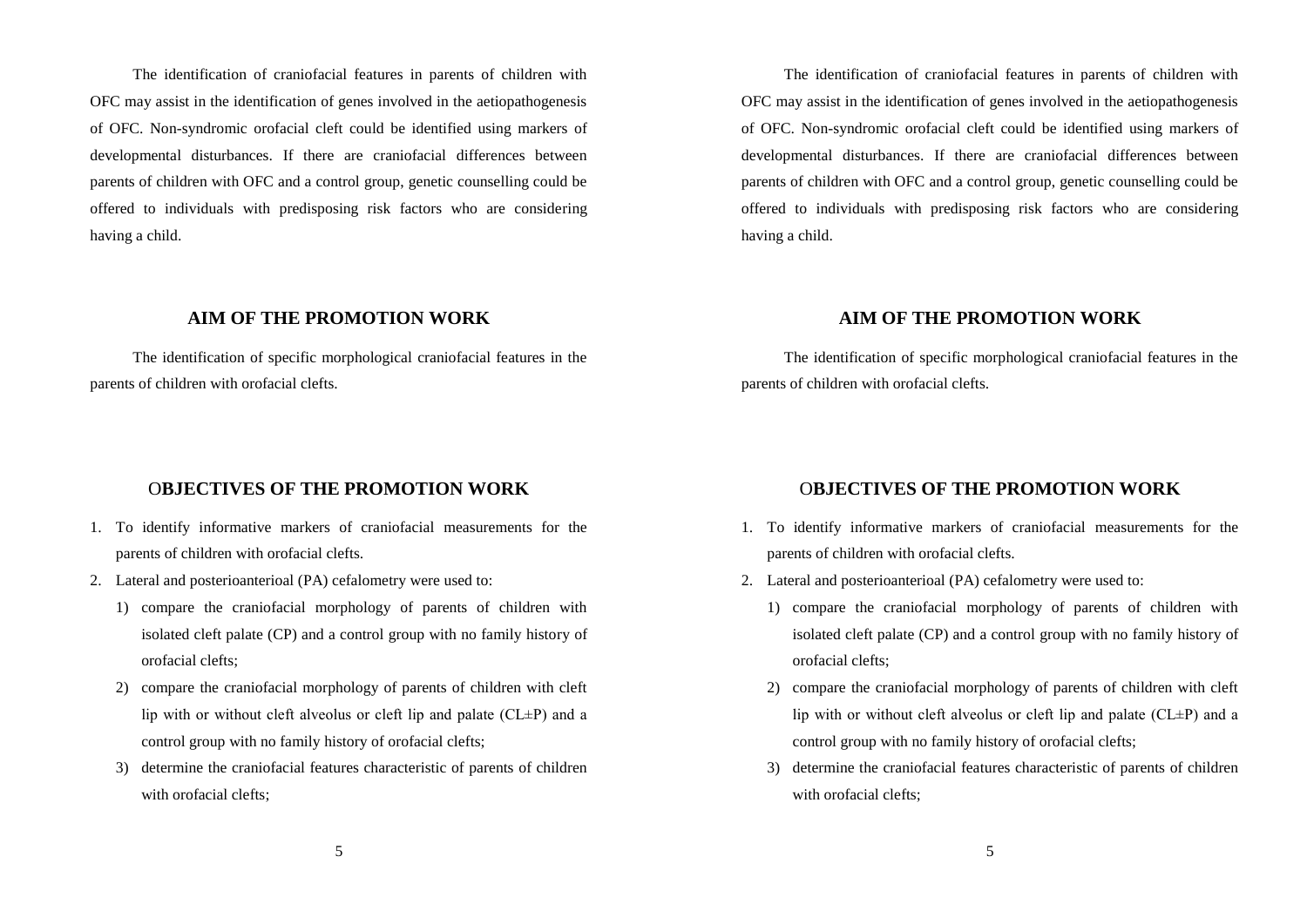- 4) assess the craniofacial symmetry of parents of children with orofacial clefts.
- 3. To establish the relationship between distinct craniofacial features in the parents of children with orofacial clefts and the cleft type of their children.

# **TOPICALITY OF PROMOTION WORK**

The foundation for the concept of an expanded orofacial cleft phenotype is based on the wide variety of subclinical morphological variations manifested more frequently in the unaffected relatives of cleft individuals than in unaffected controls (McInture et al., 2004; Weinberg et al., 2006). The evidence suggests that these associated traits may represent cleft microforms (for example, muscle orbicularis oris defect) or result from a more generalized developmental disturbance (Martin et al., 1993; Weinberg et al., 2006).

There is no common phenotypic feature in parents or relatives of children with orofacial cleft, but the search for such features in terms of craniofacial morphology and other biological systems is ongoing. The existence of such traits could be used as a risk indicator for genetic predisposition to orofacial clefts.

## **NOVELTY OF PROMOTION WORK**

A scientifically systematized study concerning the craniofacial morphology of parents of children with orofacial clefts in Latvia.

#### **HYPOTHESIS OF PROMOTION WORK**

Non-syndromic orofacial cleft phenotype is a combination of distinct craniofacial features that uniquely segregate in affected families and are present in affected and unaffected family members to varying degrees. There are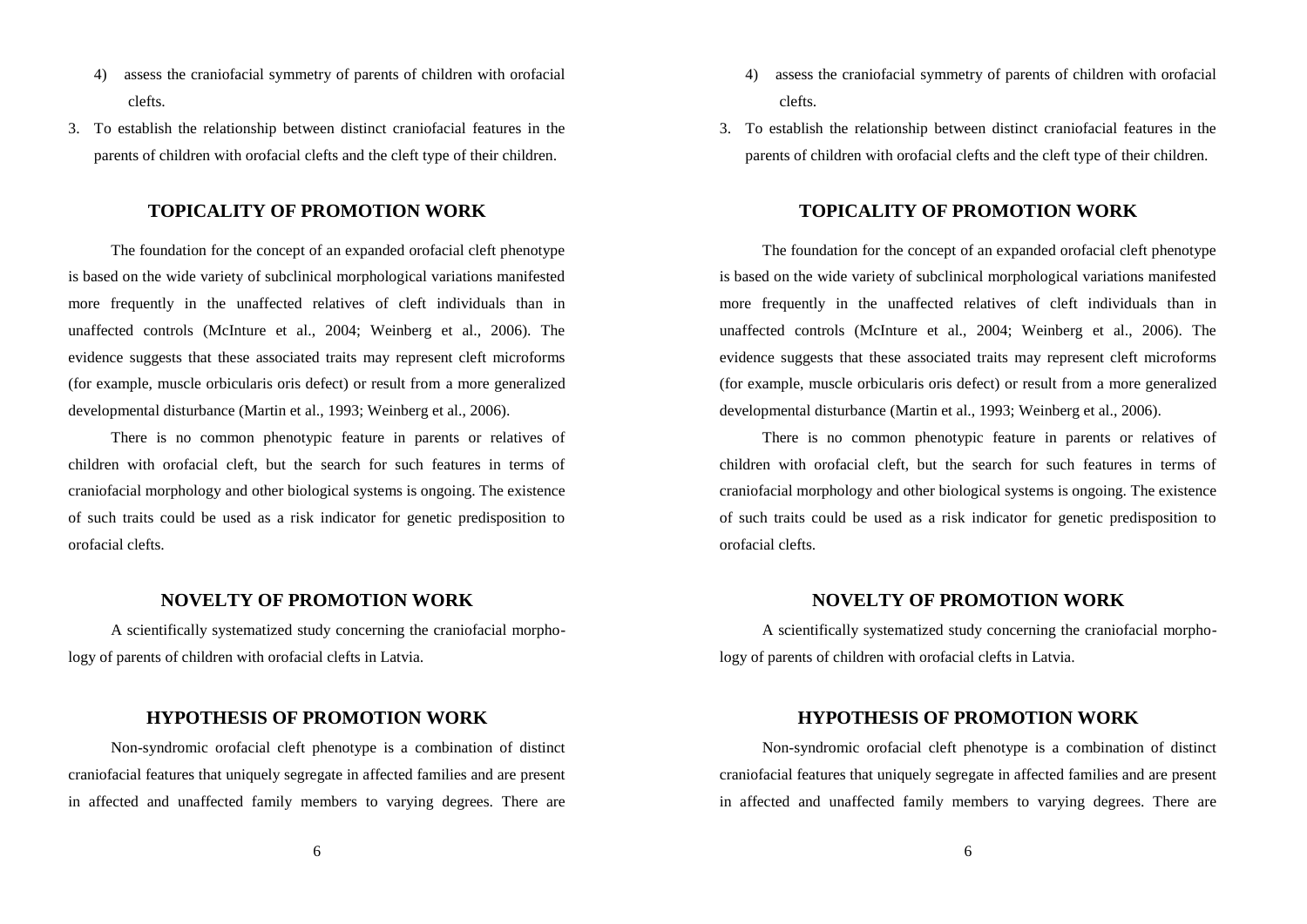craniofacial features that predispose an individual to orofacial clefting and these markers differ between parents of children with cleft lip with or without cleft alveolus and cleft lip and palate (CL±P) and parents of children with isolated cleft palate (CP).

# **MATERIAL AND METHODS Study groups**

The subjects in this prospective study were the parents of children with non-syndromic CL±P or CP born in Latvia. Families were registered in the Riga Cleft Lip and Palate Centre of the Institute of Stomatology, Riga Stradins University, the only referral unit for cleft children in Latvia. The children were subjected to surgery in the Cleft Lip and Palate Centre between 2006 and 2008, and their families voluntarily agreed to participate in this study. Concomitantly, a genetic study concerning the parents of children with OFC was carried out in Department of Medical Biology and Genetics at the Riga Stradins University. Within the framework of a gene mapping study, parental analysis was carried out to select biological parents. The data were collected in accordance with the regulations issued by the Central Medical Ethics Committee of Latvia.

The exclusion criteria for experimental participants were: orofacial cleft or any associated congenital disease, orofacial cleft in the family (except children), orofacial trauma, ortognatic surgery and extreme edentulousness (subjects included in this study had at least three pairs of antagonist teeth).

The exclusion criteria for the control group were: orofacial cleft or any associated congenital disease, orofacial cleft in the family, orofacial trauma, ortognatic surgery and extreme edentulousness (subjects included in this study had at least three pairs of antagonist teeth). No specific skeletal or occlusal traits were excluded so that the comparison group would represent the normal variability in craniofacial morphology in the general population.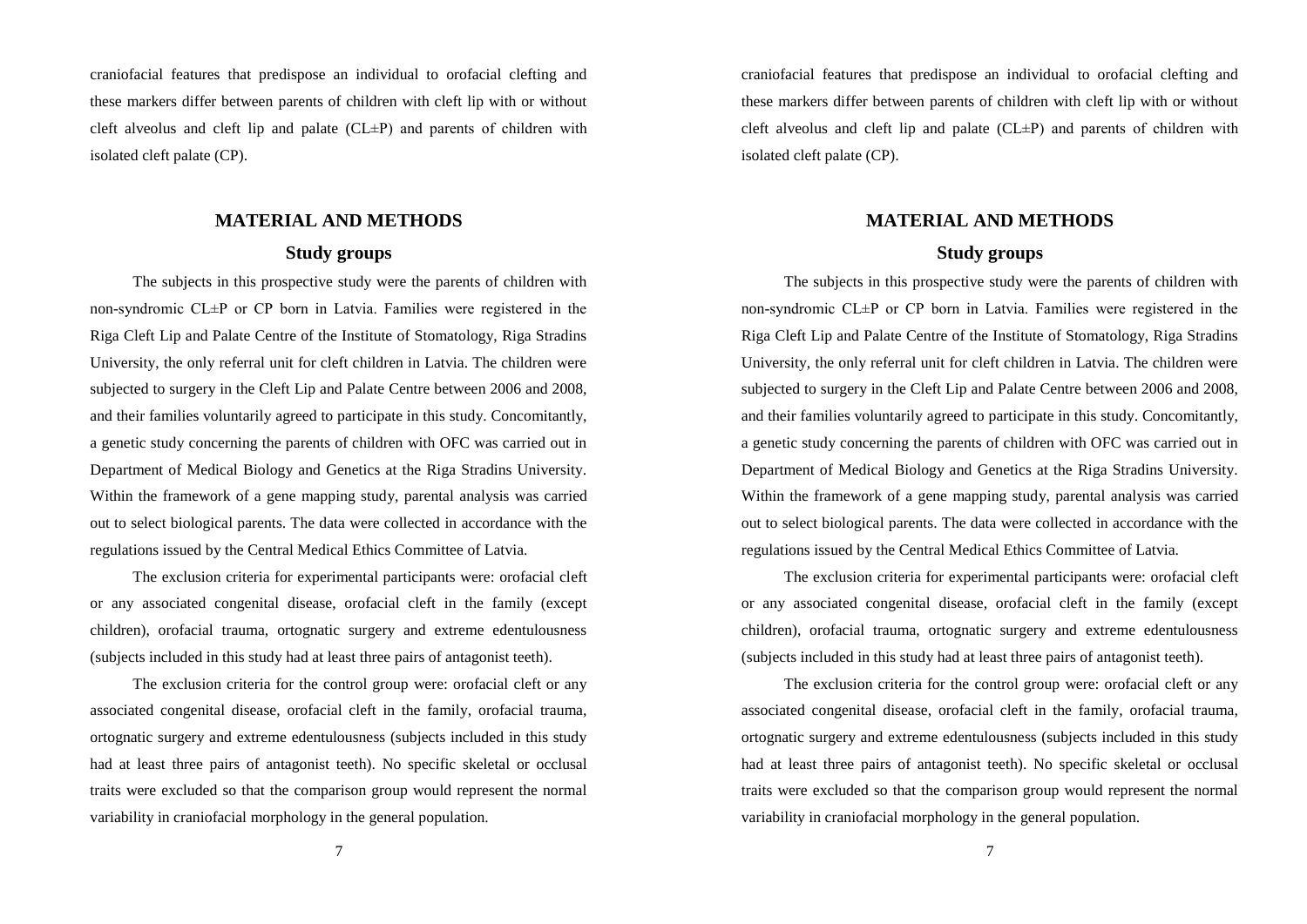|                              | $CI \pm P$ |    | CР |    | Control |        |
|------------------------------|------------|----|----|----|---------|--------|
| <b>Participants</b>          |            |    |    |    |         | groups |
|                              | F          | м  | F  | М  | F       | M      |
| Individuals in the lateral   | 38         | 38 | 19 | 19 | 40      |        |
| cephalometry study           |            |    |    |    |         |        |
| <b>Individuals in the PA</b> | 37         | 37 | 17 | 17 | 40      | 42     |
| cephalometry study           |            |    |    |    |         |        |
| Age when the                 | 32         | 32 | 30 | 31 | 24      | 25     |
| cephalograms were taken      |            |    |    |    |         |        |
| Age when the child was       | 26         | 27 | 26 | 27 |         |        |
| born                         |            |    |    |    |         |        |

**Study and control groups**

F – female

M- male

#### **Cephalometric measurements**

Lateral (fig. 1) and PA (fig. 3) cephalometiric radiographs were obtained from each study subject and used to analyse linear and angular measurements. There were 196 lateral and 190 PA cephalograms produced. All digital cephalograms were taken in the RSU Stomatology Institute using Kodak Trophy 6.0. The analysis was carried out using the Dolphin Imaging version 10.5 programme. The magnification of x-rays was 5.6%, which was not corrected. Craniofacial measurements of the study and control groups were verified using double digitization of all radiographs and these were carried out by the same investigator (the author of this study, Ieva Mauliņa).

#### **Cephalometric measurements in the lateral cephalograms**

The craniofacial landmarks and measurements in the lateral cephalograms are presented and described in fig. 2 and tables 2, 3 and 4.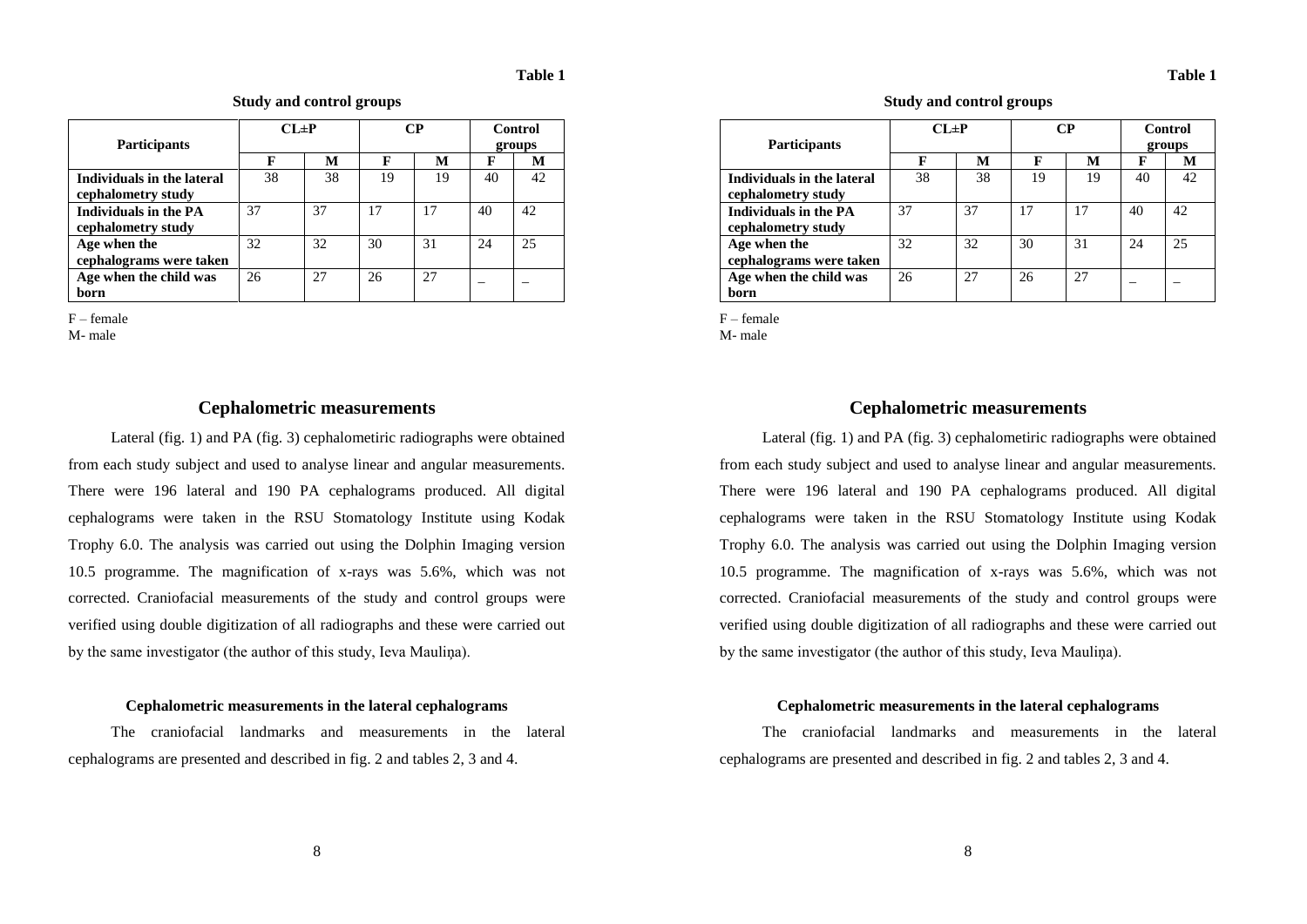

**Figure 1. Lateral cephalogram**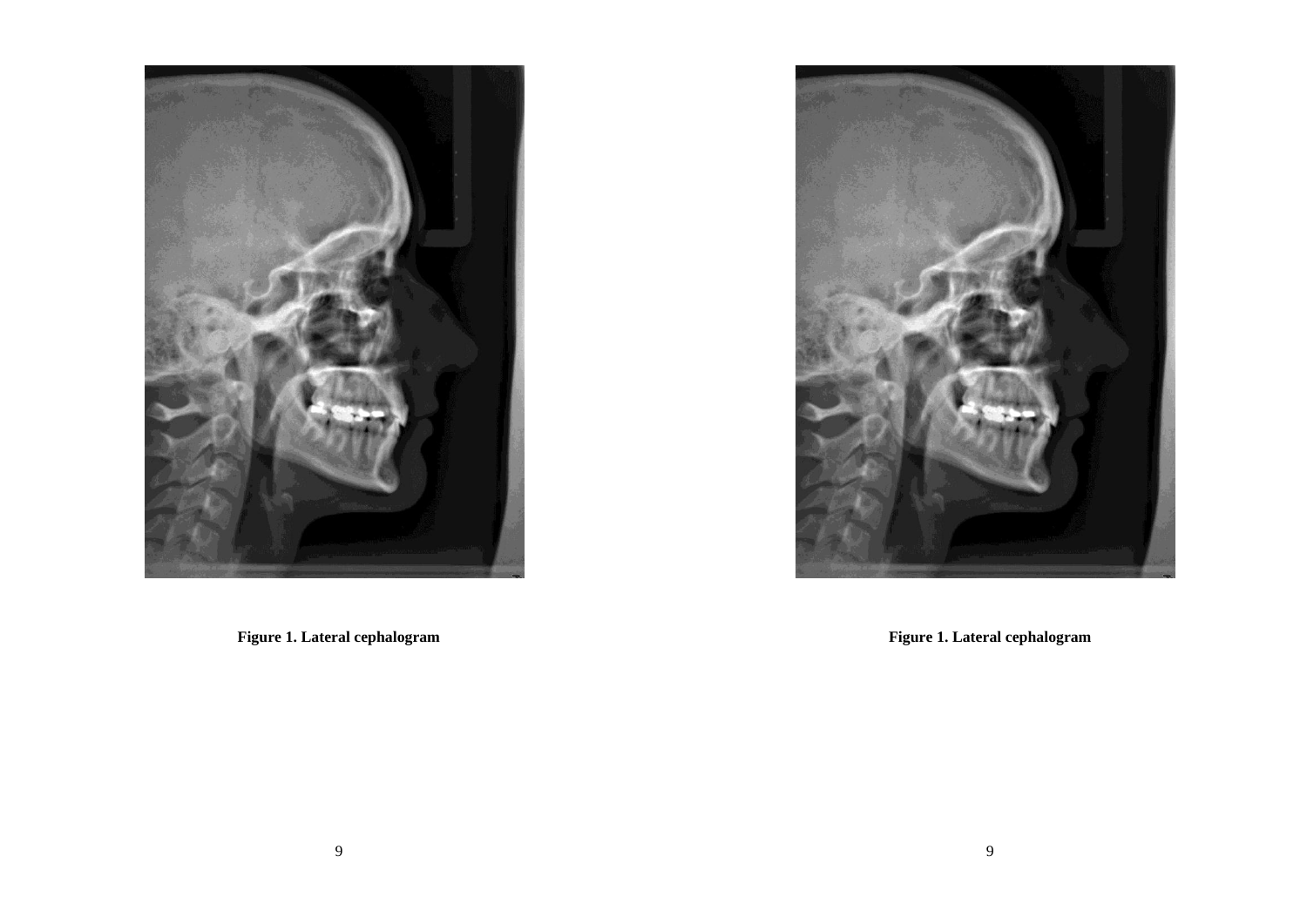

**Figure 2. Craniofacial landmarks in the lateral cephalogram**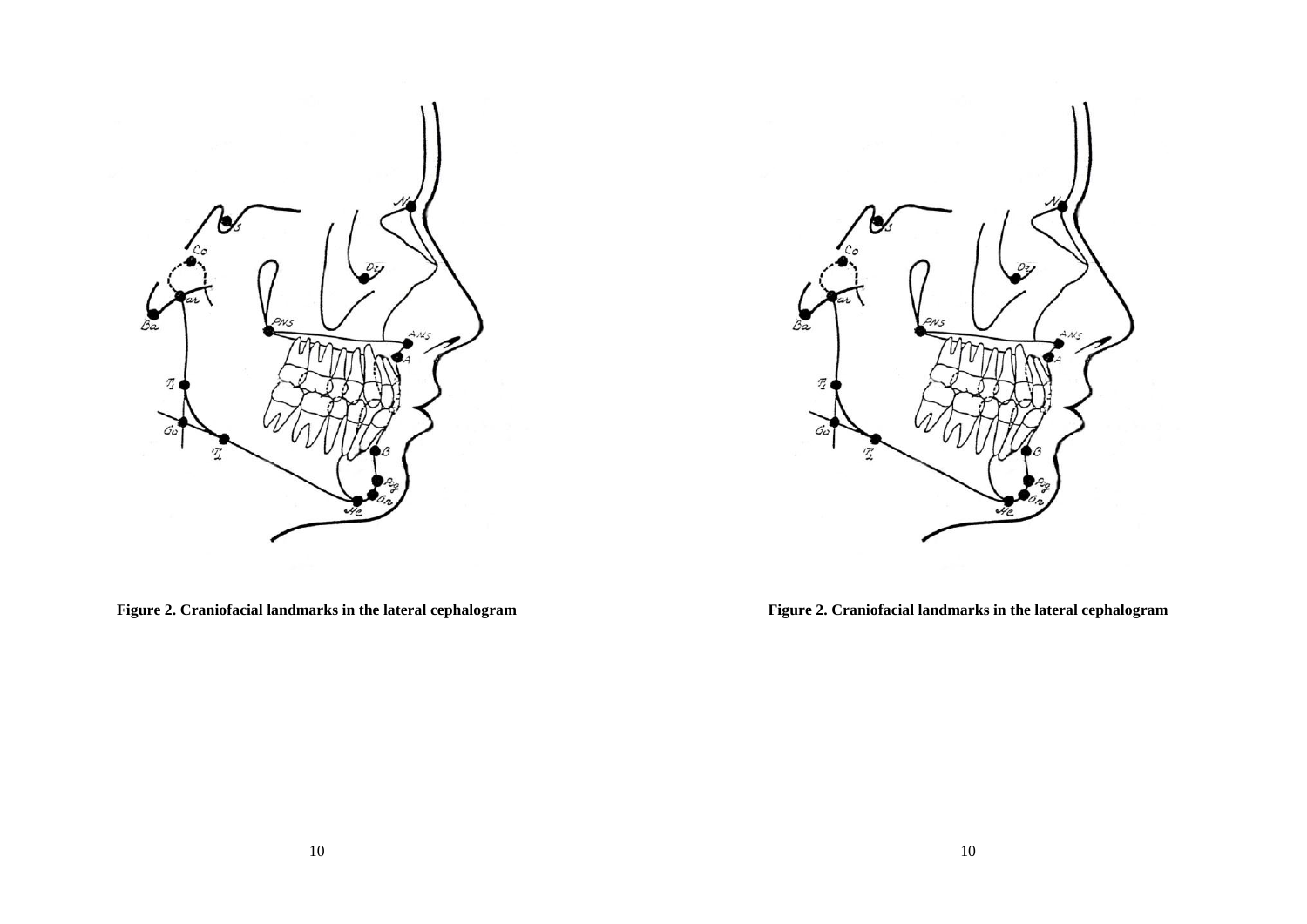# **Table 2**

| <b>Craniofacial</b><br>landmark | <b>Explantion of</b><br>landmark | <b>Location of the craniofacial landmark</b>                                                                                        |
|---------------------------------|----------------------------------|-------------------------------------------------------------------------------------------------------------------------------------|
| A                               | A                                | The deepest point in the concavity of the anterior<br>maxilla                                                                       |
| <b>ANS</b>                      | Anterior nasal<br>spine          | The anterior limit of the floor of the nose                                                                                         |
| B                               | B                                | The deepest point in the concavity of the anterior<br>mandible                                                                      |
| Cond                            | Condylus                         | The most posterio-superior point of the mandibular<br>condyle                                                                       |
| Gn                              | Gnation                          | The most anterio-inferior point of the mandibular<br>symphysis                                                                      |
| Go                              | Gonion                           | A mid-plane point at the gonial angle of the<br>mandible located by bisecting the posterior and<br>inferior borders of the mandible |
| Me                              | Mention                          | The mandibular frontal point farthest from the<br>condyle                                                                           |
| N                               | Nasion                           | Junction of the frontal and nasal bones at the naso-<br>frontal suture                                                              |
| Or                              | Orbitale                         | The most inferior point on the infra-orbital margin                                                                                 |
| Pg                              | Pogonion                         | The most anterior point of the mandibular<br>symphysis                                                                              |
| <b>PNS</b>                      | Posterior nasal<br>spine         | The posterior limit of the floor of the nose                                                                                        |
| Po                              | Porion                           | The most superior point of the external auditory<br>meatus                                                                          |
| S                               | Sella                            | The midpoint of the sella turcica                                                                                                   |
| Po-Or                           |                                  | Frankfurt horizontal                                                                                                                |

# **Lateral cephalogram landmarks**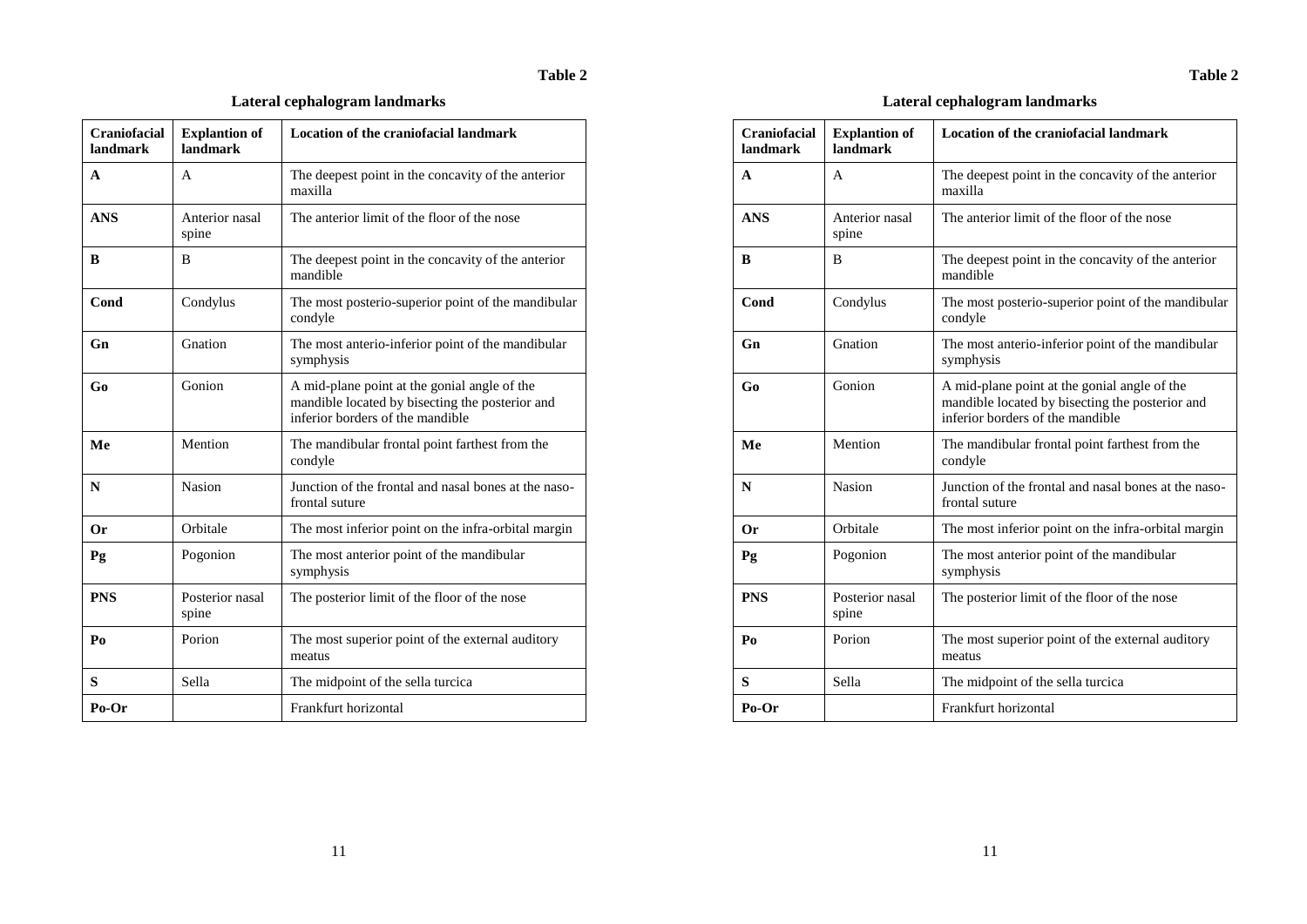| <b>Linear measurement</b> | <b>Anatomical formation</b> |
|---------------------------|-----------------------------|
| $S-N$                     | Anterior cranial base       |
| $S-Ba$                    | Posterior cranial base      |
| Ar-Go                     | Mandibular ramus length     |
| $Go-Gn$                   | Mandibular corpus length    |
| N-Me (AFH)                | Anterior face height        |
| <b>N-ANS (UAFH)</b>       | Upper anterior face height  |
| <b>ANS-Me (LAFH)</b>      | Lower anterior face height  |
| S-Go (PFH)                | Posterior face height       |
| <b>PNS-ANS</b>            | Palatal plane length        |
| <b>PNS-A</b>              | Palatal length              |

**Linear craniofacial measurements in the lateral cephalograms**

# **Table 4**

### **Angular craniofacial measurements in the lateral cephalograms**

| <b>Angular measurement</b>    | <b>Explanation of the measurement</b>                                   |
|-------------------------------|-------------------------------------------------------------------------|
| Po-Or/N-A                     | Maxillar position in the sagittal plane.                                |
| <b>SNA</b>                    | Maxillar position against the anterior cranial base                     |
| Po-Or/N-Pog                   | Mandibular position in the sagittal plane                               |
| <b>SNB</b>                    | Mandibular position against the anterior cranial<br>base                |
| <b>ANB</b>                    | Maxillar and mandibular angle in the sagittal<br>plane                  |
| $N-S-Ar$                      | Saddle angle or cranial base angle                                      |
| S-Ar-Go                       | Articular angle                                                         |
| Ar- Go-Me                     | Gonial angle                                                            |
| $N-S-Ar+S-Ar-Go+Ar-Go-$<br>Me | Saddle + articular + gonial angle = the sum of the<br>angles (Jaraback) |
| S-N/Go-Me                     | The angle formed by the mandibular plane and<br>anterior cranial base   |
| Po-Or/Go-Me                   | Mandibular plane position against the Frankfurt<br>horizontal           |
| S-N/ ANS- PNS                 | The angle formed by the maxillar plane and<br>anterior cranial base     |
| ANS-PNS/ Go-Me (MMPA)         | The angle formed by the maxillar and mandibular<br>plane                |
| FH-SN                         | The angle formed by Frankfurt horizontal and<br>anterior cranial base   |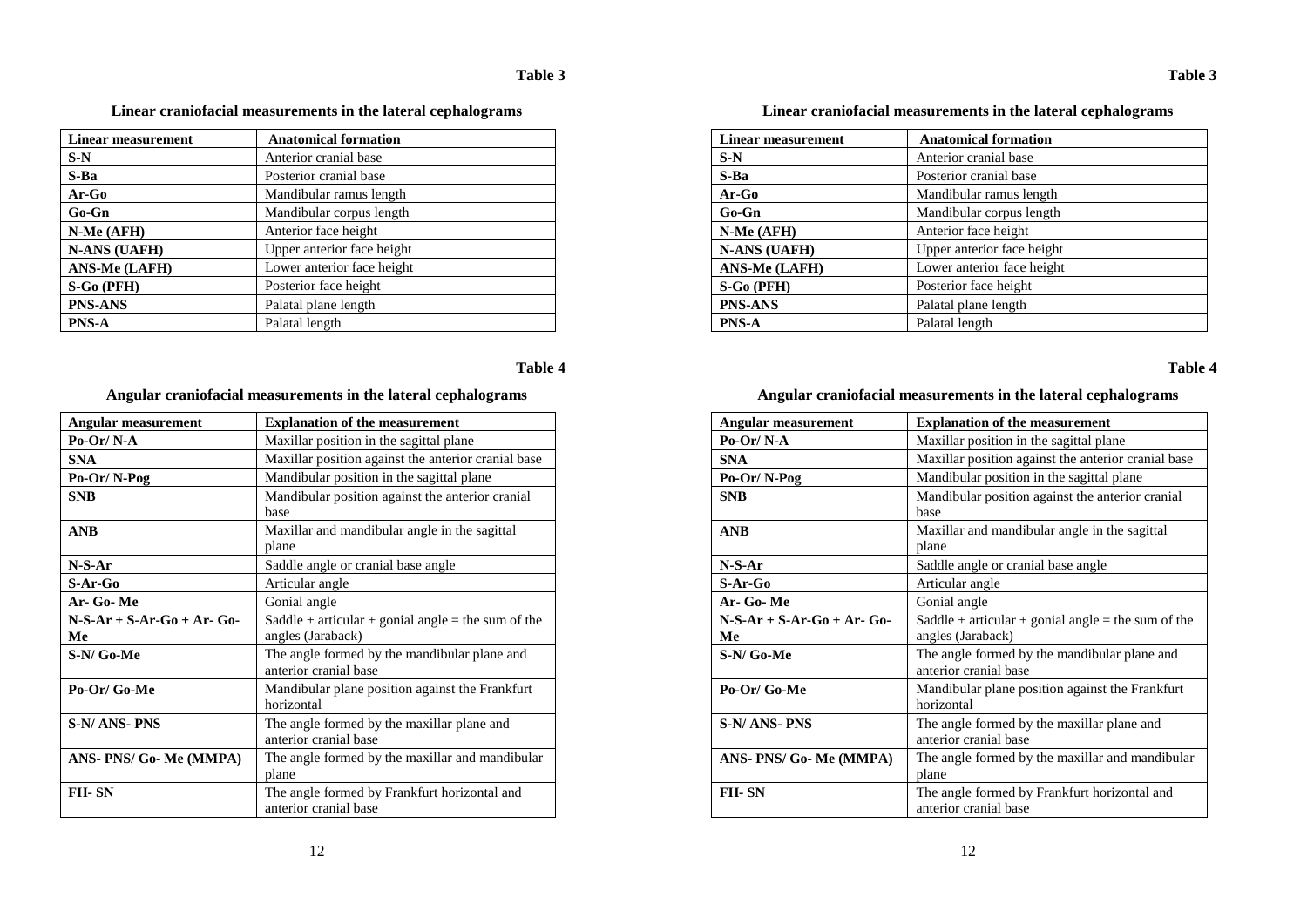#### **Cephalometric measurements in the PA cephalograms**

The craniofacial landmarks and measurements in the PA cephalograms are presented and described in fig. 3 and table 5. The craniofacial measu\_rements of symmetry were carried out using the landmarks from the right and left sides of the midline.



**Figure 2. Posterioanterior cefalogram**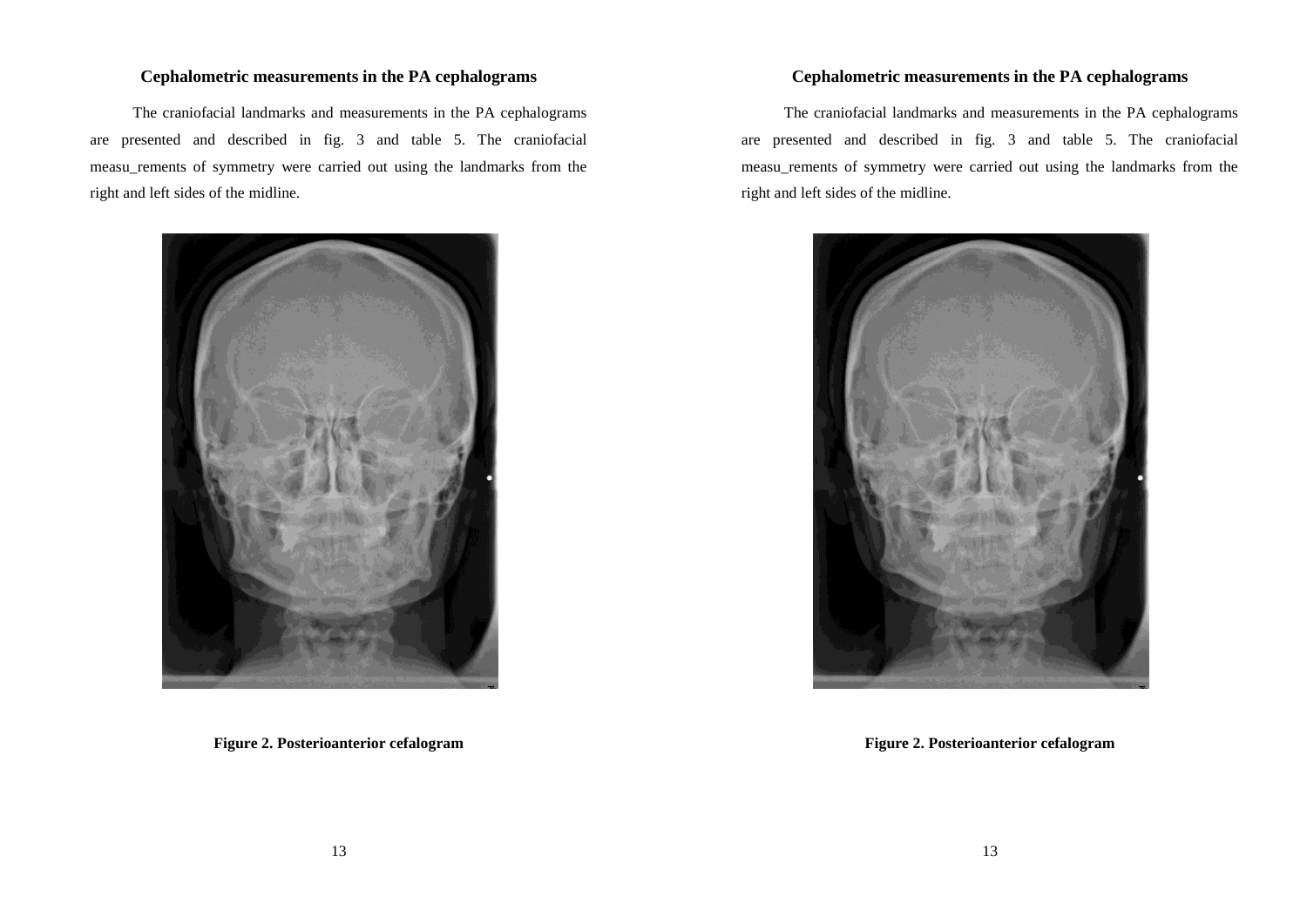

**Figure 3. Craniofacial landmark PA cephalogram**

**Table 5**

| Craniofacial landmarks and measurements in the PA cephalogram |  |
|---------------------------------------------------------------|--|
|---------------------------------------------------------------|--|

| <b>Cephalometric</b><br>landmarks and<br>measurements | <b>Anatomical formation</b>                                                                                        |
|-------------------------------------------------------|--------------------------------------------------------------------------------------------------------------------|
| FS: FS'                                               | A point located on the lateral border of the orbital margin,<br>at the inner aspect of the fronto-zygomatic suture |
| М                                                     | The most superior point of the outline of the nasal orifice                                                        |
| N: N'                                                 | The most lateral point on the outline of the nasal orifice in<br>the region of the pyriform aperture               |
| ZA: ZA'                                               | The lateral aspect of the zygomatic arch                                                                           |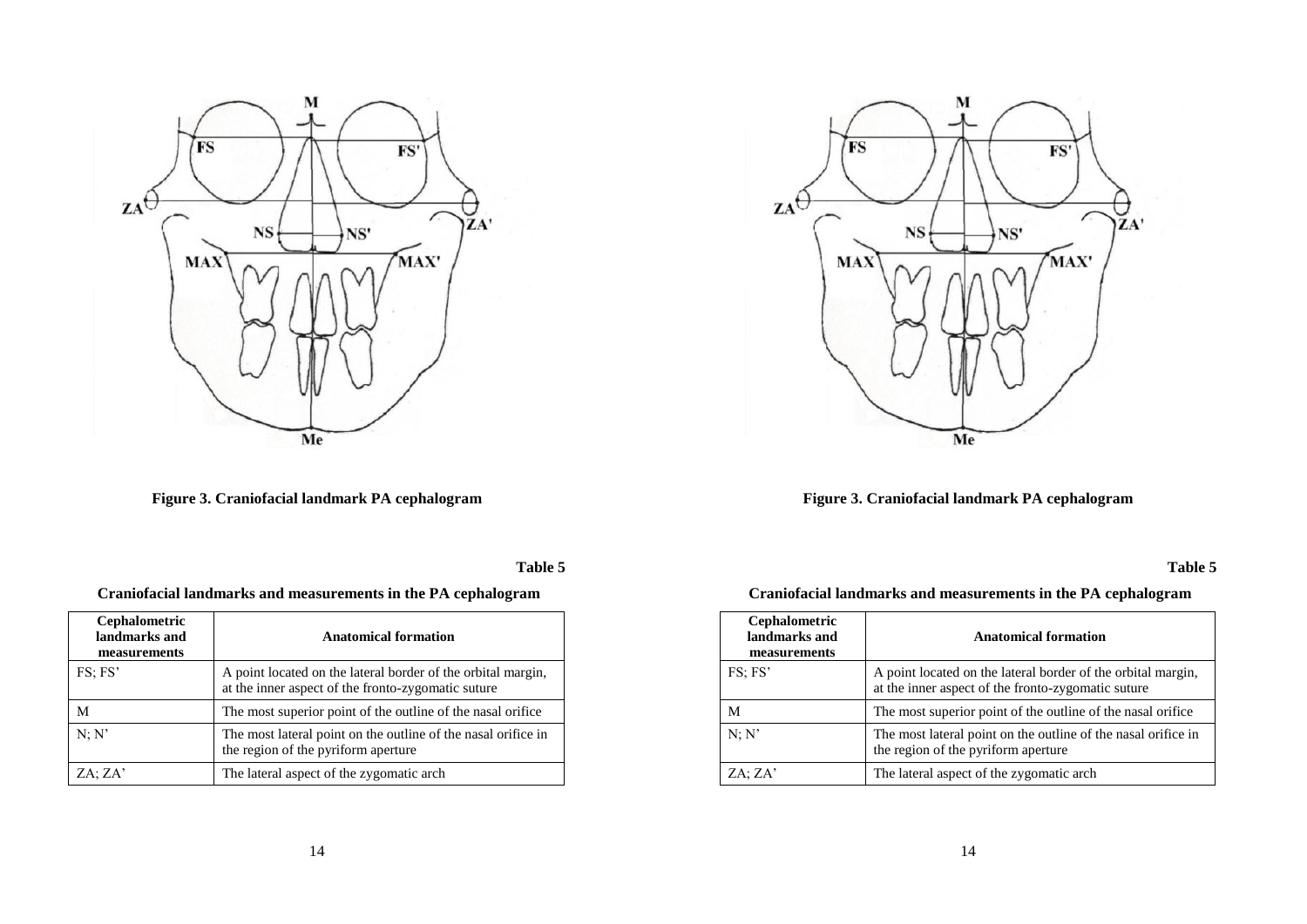| Max; Max'  | A point located at the depth of concavity of the maxillary<br>contour, at the junction of the maxilla and the zygomatic<br><b>buttress</b> |
|------------|--------------------------------------------------------------------------------------------------------------------------------------------|
| Me         | The most inferior point on the border of the mandible at the<br>symphysis                                                                  |
| $M - Me$   | Midline (ML)                                                                                                                               |
| $FS - FS'$ | Biorbital width                                                                                                                            |
| $N - N'$   | Nasal width                                                                                                                                |
| $ZA - ZA'$ | Facial width                                                                                                                               |
| Max - Max' | Maxillar width                                                                                                                             |

'cephalometric landmark in the left side

# **STATISTICAL ANALYSIS**

The following descriptive and analytical methods were used for statistical analysis: Dahlberg's formula was used to calculate the methodological error between duplicate measurements.

$$
ME = \frac{-\sqrt{\sum (X - X_1)^2}}{2n}
$$

where X and X1 are the first and second measurement and n denotes the sample size (number of measurements).

ANOVA was used for statistical analysis. For the comparison of mean values among groups, BONFERRONI analysis was used. Right and left side symmetries were compared using a t-test. Statistical significance was considered when  $p<0.05$ .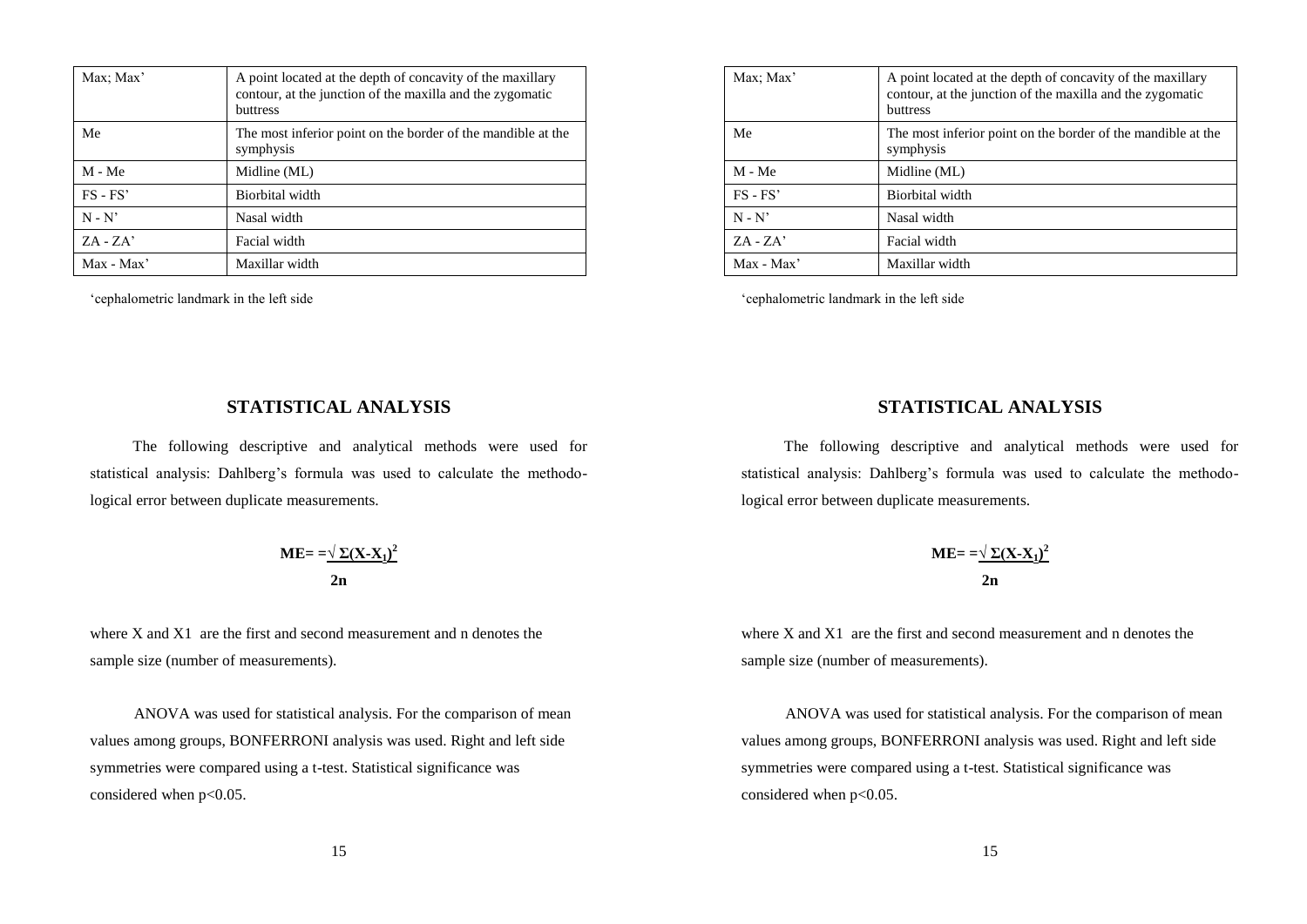#### **RESULTS**

#### **Random error**

Each measurement was calculated twice. Random error varied from 0.2 to 1.0 mm for different measurements and a random error for linear and angular measurements greater than 1.5 was considered significant (Solow 1966). No significant random errors were recorded.

Mean values and standard deviations for the craniofacial measurements were established. The mean values were compared between male and female study groups, and between the study and control groups.

#### **Results of lateral cephalometry**

Comparing craniofacial measurements from the lateral cephalograms of the study group and the control group revealed statistically significant differences in some measurements.

The mean values, standard deviations and comparison of craniofacial measurements of the lateral cephalograms among fathers of children with CL±P, fathers of children with CP and the male control group are presented in table 6. No statistically significant differences were found among these groups.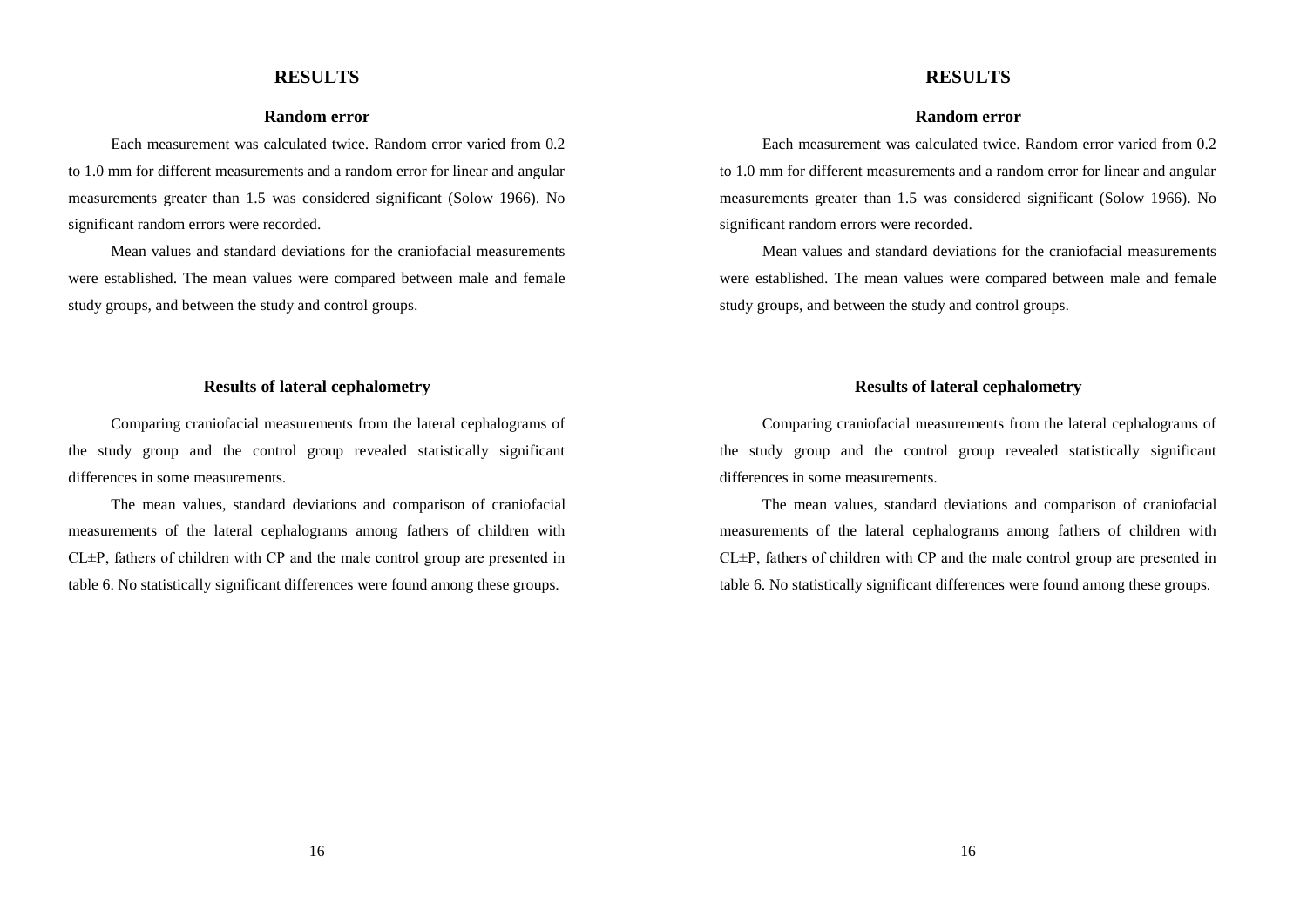| <b>Measurements</b>                   | <b>Fathers</b><br>$(CL \pm P)$<br>$n = 38$ |           | Fathers (CP)<br>$n = 19$ |           | Control<br>group<br>$\mathbf{n=42}$ |           | p<br>value |
|---------------------------------------|--------------------------------------------|-----------|--------------------------|-----------|-------------------------------------|-----------|------------|
|                                       | Mean                                       | <b>SD</b> | Mean                     | <b>SD</b> | Mean                                | <b>SD</b> |            |
| $S - N$ (mm)                          | 72.2                                       | $3.3\,$   | 73.1                     | 2.7       | 72.1                                | 3.2       | ns         |
| $S - Ba$ (mm)                         | 45.1                                       | 3.2       | 45.5                     | 3.1       | 46.5                                | 3.3       | ns         |
| $P_0 - Qr / N - A(^0)$                | 87.4                                       | 4.0       | 88.2                     | 3.4       | 87.9                                | 3.8       | ns         |
| $SNA(^0)$                             | 82.9                                       | 4.5       | 82.9                     | 3.9       | 82.7                                | 4.1       | ns         |
| <b>Mandibular ramus</b><br>length     | 53.0                                       | 5.2       | 53.6                     | 6.1       | 53.3                                | 5.4       | ns         |
| <b>Mandibular corpus</b><br>length    | 80.4                                       | 5.3       | 81.6                     | 4.9       | 81.3                                | 5.0       | ns         |
| $P_0 - Or/N - P_0g(0)$                | 86.6                                       | 4.0       | 87.6                     | 3.4       | 87.4                                | 3.1       | ns         |
| SNB(0)                                | 81.1                                       | 4.4       | 81.0                     | 4.0       | 80.7                                | 3.5       | ns         |
| ANB $(^0)$                            | 1.8                                        | 2.5       | 1.9                      | 2.4       | 1.9                                 | 2.3       | ns         |
| Saddle angle ( <sup>0</sup> )         | 121.4                                      | 5.3       | 120.2                    | 5.1       | 122.2                               | 5.5       | ns         |
| Articular angle $(0)$                 | 143.5                                      | 6.6       | 146.6                    | 7.7       | 143.0                               | 7.1       | ns         |
| Gonial angle $(0)$                    | 125.7                                      | 7.0       | 123.0                    | 8.5       | 124.1                               | 8.0       | ns         |
| The sum of angles<br>(Jaraback) $(0)$ | 390.6                                      | 5.6       | 389.6                    | 9.1       | 389.4                               | 6.2       | ns         |
| $S - N/Go - Me0$                      | 30.6                                       | 5.6       | 29.6                     | 9.1       | 29.4                                | 6.2       | ns         |
| $Po - Or/ Go - Me(0)$                 | 26.1                                       | 5.0       | 24.1                     | 8.2       | 24.1                                | 5.4       | ns         |
| $S - N/ANS - PNS0$                    | 5.6                                        | 3.8       | 5.7                      | 3.1       | 5.9                                 | 3.3       | ns         |
| $ANS - PNS/Go -$<br>Me $(0)$          | 25.0                                       | 5.3       | 23.8                     | 9.3       | 28.0                                | 22.0      | ns         |
| AFH (mm)                              | 119.7                                      | 5.8       | 118.3                    | 6.6       | 119.7                               | 6.1       | ns         |
| <b>UAFH</b> (mm)                      | 52.7                                       | 3.4       | 52.0                     | 2.7       | 53.3                                | 3.8       | ns         |
| $LAFH$ (mm)                           | 69.3                                       | 5.2       | 68.7                     | 6.7       | 68.4                                | 4.8       | ns         |
| PFH (mm)                              | 85.0                                       | 5.8       | 84.1                     | 6.6       | 86.0                                | 5.8       | ns         |
| $PNS - ANS$ (mm)                      | 50.5                                       | 2.6       | 50.6                     | 3.5       | 49.9                                | 3.2       | ns         |
| $PNS - A$ (mm)                        | 47.8                                       | 2.5       | 47.3                     | 3.5       | 47.8                                | 3.3       | ns         |
| $FH - SN(^{0})$                       | 4.5                                        | 3.1       | 5.3                      | 2.9       | 4.7                                 | 3.0       | ns         |

### **Comparison of craniofacial measurements in the lateral cephalograms among CL±P fathers, CP fathers and the control group of males**

SD – standard deviation

ns – not statistically significantly different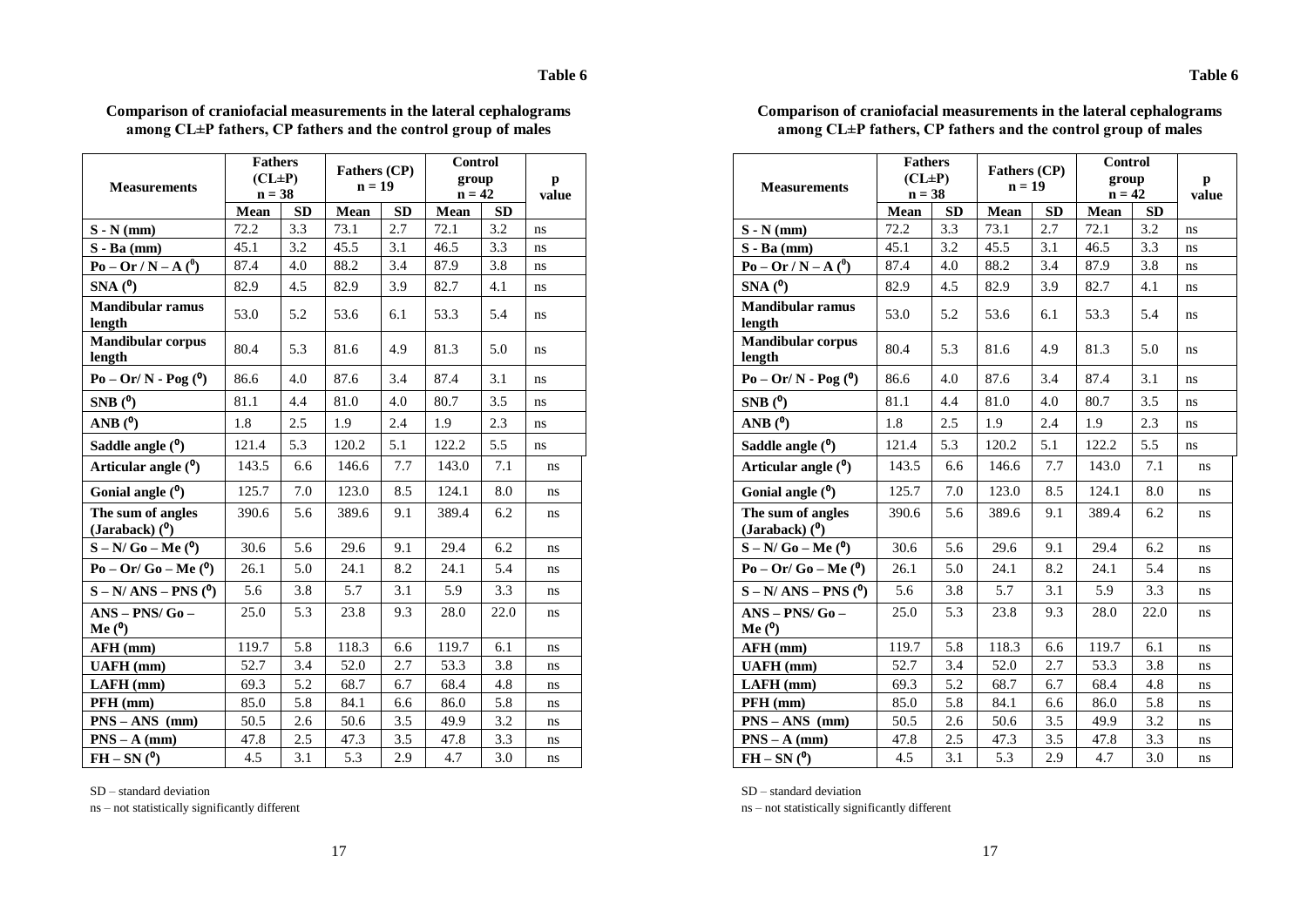The mean values, standard deviations and comparison of craniofacial measurements of the lateral cephalograms among mothers of children with CL±P, mothers of children with CP and the female control group are presented in table 7. Statistically significant differences were evident between mothers of children with CP and mothers of children with CL±P. The mothers of children with CP had a longer palatal plane length - PNS-ANS  $(p<0.01)$  and palatal length - PNS-A ( $p<0.05$ ).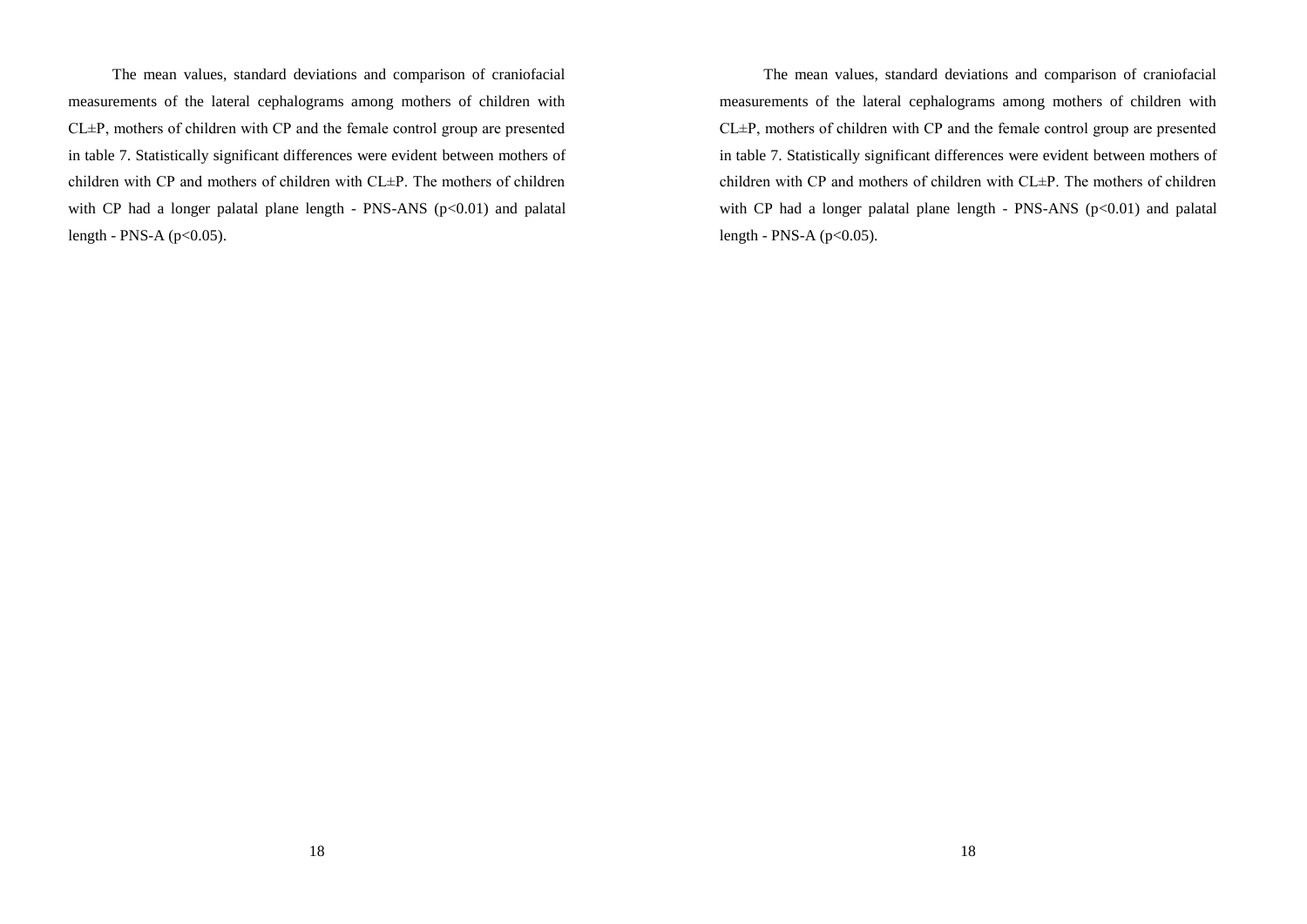| <b>Measurements</b>               | <b>Mothers</b><br>$(CL \pm P)$ |                  | <b>Mothers</b><br>(CP) |     | Control<br>group |           | p value   |
|-----------------------------------|--------------------------------|------------------|------------------------|-----|------------------|-----------|-----------|
|                                   | $n = 38$                       |                  | $n = 19$               |     | $n = 40$         |           |           |
|                                   | Mean                           | SD               | Mean                   | SD  | Mean             | <b>SD</b> |           |
| $S - N$ (mm)                      | 69.0                           | 3.1              | 68.3                   | 3.7 | 68.5             | 2.8       | ns.       |
| $S - Ba$ (mm)                     | 42.7                           | 3.0              | 41.6                   | 2.3 | 42.5             | 2.9       | ns        |
| $Po - Or/N - A(0)$                | 87.8                           | 3.6              | 88.9                   | 2.3 | 87.4             | 3.6       | ns        |
| $SNA(\overline{0})$               | 82.1                           | 4.6              | 82.8                   | 3.5 | 81.5             | 3.9       | $\rm ns$  |
| <b>Mandibular ramus</b>           | 47.6                           | 4.9              | 46.2                   | 3.5 | 47.4             | 5.3       | ns        |
| length                            |                                |                  |                        |     |                  |           |           |
| <b>Mandibular</b>                 | 74.1                           | 5.5              | 74.0                   | 6.0 | 75.0             | 4.3       | ns.       |
| corpus length                     |                                |                  |                        |     |                  |           |           |
| $Po - Or/N - Pog$<br>(0)          | 85.8                           | 4.7              | 86.2                   | 3.7 | 85.7             | 3.0       | ns        |
| SNB(0)                            | 78.9                           | 4.8              | 79.1                   | 4.2 | 78.4             | 3.5       | ns        |
| $\overline{\text{ANB} (^0)}$      | 3.2                            | 2.6              | 3.7                    | 3.0 | 3.1              | 2.0       | ns        |
| Saddle angle $(0)$                | 122.8                          | 5.0              | 123.6                  | 5.6 | 123.4            | 3.6       | ns        |
| Articular angle $\overline{(^0)}$ | 142.4                          | 8.4              | 141.2                  | 6.9 | 143.5            | 7.3       | ns        |
| Gonial angle $\overline{(^{0})}$  | 126.8                          | 6.2              | 128.2                  | 7.9 | 125.0            | 7.6       | ns        |
| The sum of angles                 | 392.0                          | 6.6              | 393.0                  | 5.9 | 391.9            | 6.3       | ns        |
| (Jaraback) $(0)$                  |                                |                  |                        |     |                  |           |           |
| $S - N/Go - Me\overline{O}$       | 31.2                           | 7.7              | 32.8                   | 5.9 | 31.6             | 6.3       | ns        |
| $Po - Or/Go - Me$                 | 26.3                           | 5.9              | 26.6                   | 6.1 | 25.7             | 6.0       | ns        |
| (0)                               |                                |                  |                        |     |                  |           |           |
| $S - N/ANS - PNS$                 | 6.8                            | 3.2              | 6.8                    | 3.8 | 6.9              | 3.5       | ns        |
| (0)                               |                                |                  |                        |     |                  |           |           |
| $ANS - PNS/G0 -$                  | 25.3                           | 5.3              | 25.9                   | 7.0 | 24.6             | 5.6       | ns        |
| Me $(0)$                          |                                |                  |                        |     |                  |           |           |
| AFH (mm)                          | 110.7                          | $\overline{5.5}$ | 108.3                  | 6.3 | 110.8            | 6.1       | ns        |
| <b>UAFH</b> (mm)                  | 49.7                           | 3.5              | 49.2                   | 3.6 | 50.4             | 3.3       | ns        |
| $LAFH$ (mm)                       | 63.4                           | 3.7              | 62.1                   | 5.8 | 62.8             | 5.0       | ns        |
| PFH (mm)                          | 76.2                           | 4.5              | 73.7                   | 4.0 | 76.7             | 5.2       | ns        |
| $PNS - ANS$ (mm)                  | 46.4"                          | 3.7              | 49.2"                  | 2.6 | 48.0             | 2.7       | $0.007**$ |
| $PNS - A$ (mm)                    | 44.2"                          | 3.8              | 46.5"                  | 2.5 | 45.8             | 2.8       | $0.038*$  |
| $FH - SN(^{0})$                   | $\overline{5.9}$               | $\overline{2.5}$ | 6.0                    | 2.3 | 5.9              | 2.4       | ns        |

**Comparison of craniofacial measurements in the lateral cephalograms among CL±P mothers, CP mothers and the control group of females**

SD – standard deviation

ns – not statistically significantly different

″ the values with statistically significant differences

 $*p<0.05$ ;  $*p<0.01$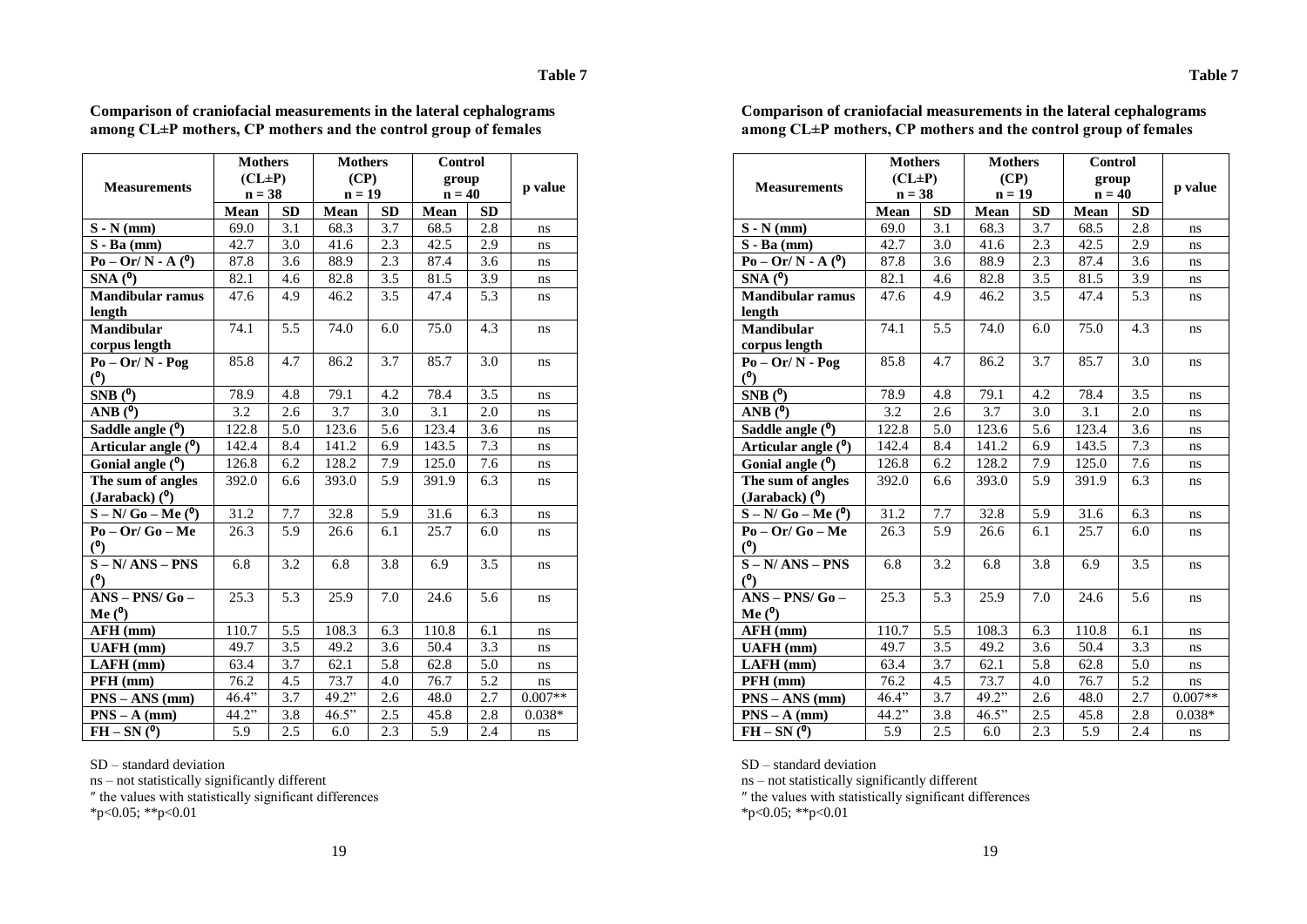## **RESULTS OF LATERAL CEPHALOMETRY**

The mean values, standard deviations and comparison of craniofacial measurements of the PA cephalograms among fathers of children with CL±P, fathers of children with CP and the male control group are presented in table 8.

Some statistically significant differences were evident among these groups.

Significant differences were identified in facial width  $(ZA-ZA' : p<0.05)$  and biorbital width (FS-FS':  $p \le 0.01$ ), in measurements from the midline to the right side zygomatic arch  $(ZA-ML; p<0.01)$  and in measurements from the midline to the right and left side orbital margin (FS-ML;  $p<0.05$ ; FS'-ML;  $p<0.01$ ) between fathers of children with CP and males from the control group. All significantly different mean values were less for fathers of children with CP than for control males.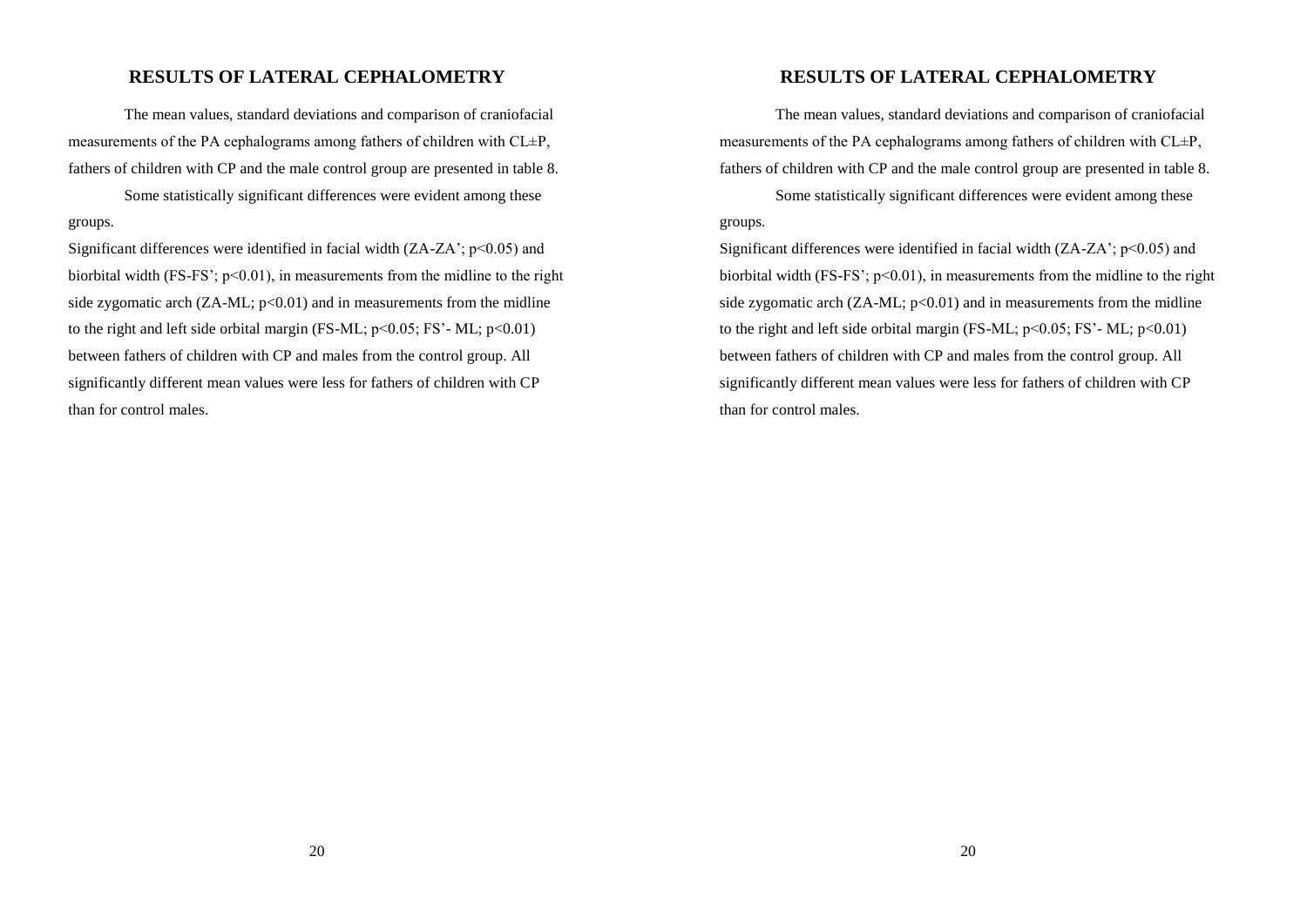| <b>Measurements</b>         | $CL \pm P$ fathers<br>$(n=37)$ |           | <b>CP</b> fathers<br>$(n=17)$ |           | <b>Control</b><br>$group(n=42)$ |           | p value   |
|-----------------------------|--------------------------------|-----------|-------------------------------|-----------|---------------------------------|-----------|-----------|
|                             | Mean                           | <b>SD</b> | Mean                          | <b>SD</b> | Mean                            | <b>SD</b> |           |
| Max'-ML (left)              | 31.1                           | 1.9       | 30.8                          | 1.9       | 31.4                            | 1.8       | ns        |
| Max-ML (right)              | 30.6                           | 1.7       | 30.6                          | 2         | 30.3                            | 1.8       | ns        |
| $ZA'$ - ML (left)           | 67.3                           | 2.2       | 66.5                          | 3         | 68.4                            | 2         | ns        |
| ZA-ML (right)               | 66                             | 2.4       | 65"                           | 3         | 66.2"                           | 2.6       | $0.012**$ |
| $FS'$ - ML (left)           | 46.5                           | 2.1       | 45.4"                         | 1.5       | 47.1"                           | 1.8       | $0.006**$ |
| FS-ML (right)               | 46.4                           | 2.6       | 45.1"                         | 1.7       | 46.8"                           | 2         | $0.028*$  |
| $N - N'$                    | 30.7                           | 2.7       | 30.2                          | 2.3       | 30.5                            | 2.5       | ns        |
| Nasal width                 |                                |           |                               |           |                                 |           |           |
| $Max - Max'$                | 61.7                           | 3.2       | 61.6                          | 3.5       | 61.8                            | 2.7       | ns        |
| <b>Maxillar</b> width       |                                |           |                               |           |                                 |           |           |
| $ZA - ZA'$                  | 133.3                          | 3.9       | 131.4"                        | 5.7       | 134.7"                          | 4         | $0.031*$  |
| (facial width)              |                                |           |                               |           |                                 |           |           |
| FS-FS' (biorbital<br>width) | 92.9                           | 4.4       | 90.5''                        | 2.6       | 93.9"                           | 3.5       | $0.007**$ |

**Comparison of craniofacial measurements (mm) among CL±P fathers, CP fathers and the control group of males**

ML- midline

ns – not statistically significant difference ″ the values with statistically significant differences

 $*p<0.05$ ;  $*p<0.01$ 

The mean values, standard deviations and comparison of craniofacial measurements of the PA cephalograms among mothers of children with CL±P, mothers of children with CP and the female control group are presented in table 9. No statistically significant differences among these groups were identified.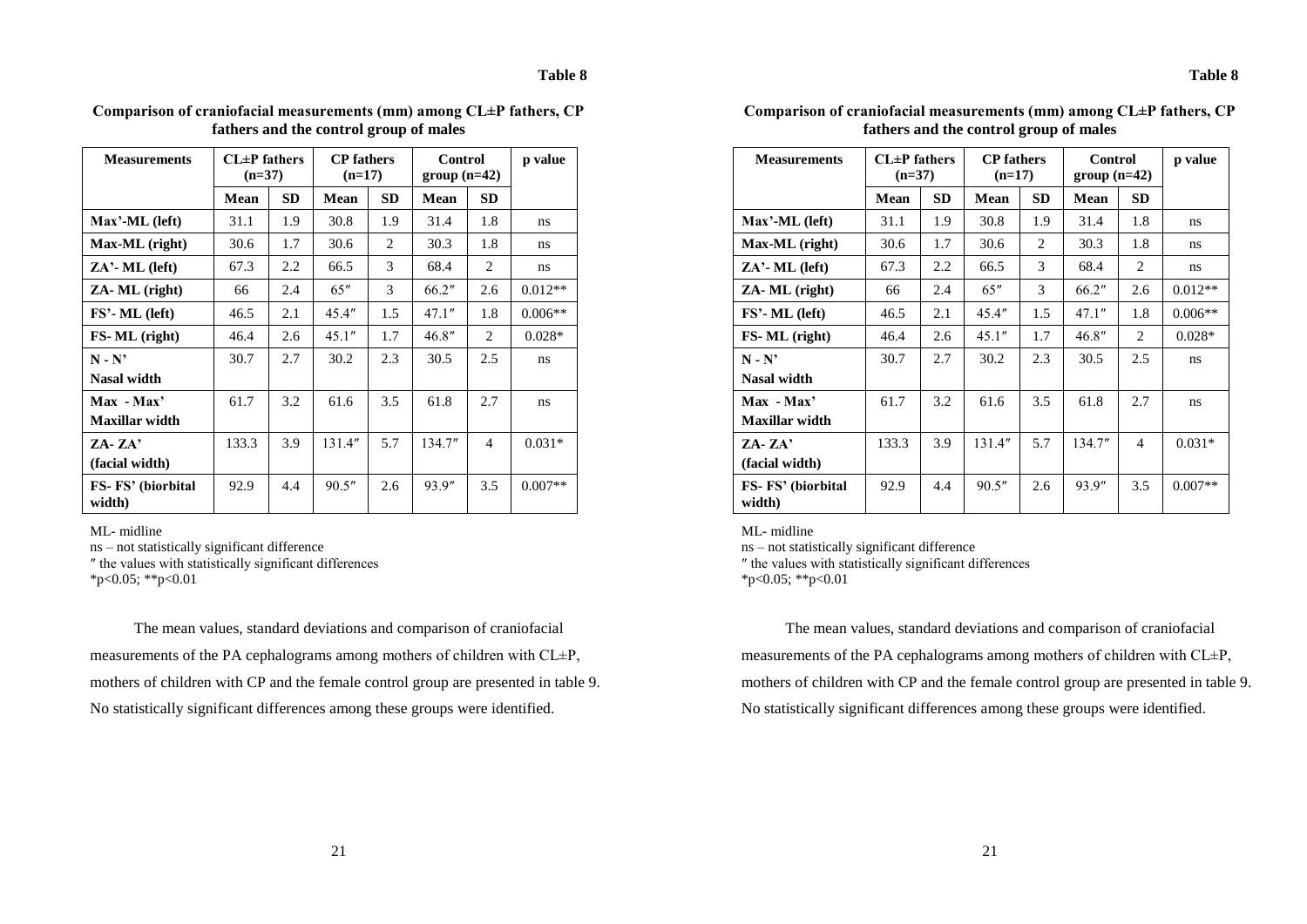**Table 9**

| <b>Measurements</b>       | $CL \pm P$<br>mothers<br>$(n=37)$ |           | <b>CP</b> mothers<br>$(n=17)$ |           | <b>Control</b><br>$group(n=40)$ |           | p<br>value |
|---------------------------|-----------------------------------|-----------|-------------------------------|-----------|---------------------------------|-----------|------------|
|                           | Mean                              | <b>SD</b> | Mean                          | <b>SD</b> | Mean                            | <b>SD</b> |            |
| Max'-ML (left)            | 29.7                              | 2         | 30                            | 2.5       | 29.5                            | 1.6       | ns         |
| Max-ML (right)            | 29.3                              | 2         | 29.2                          | 1.8       | 28.7                            | 1.6       | ns         |
| $ZA'$ - ML (left)         | 63.2                              | 2.1       | 62.3                          | 2         | 63.2                            | 2.2       | ns         |
| ZA-ML (right)             | 62.1                              | 2.1       | 61.1                          | 2.1       | 61.3                            | 2.2       | ns         |
| FS'- ML (left)            | 44.8                              | 1.9       | 44.8                          | 2.1       | 44.8                            | 2         | ns         |
| FS-ML (right)             | 44.9                              | 1.8       | 44.6                          | 2.1       | 44.3                            | 1.6       | ns         |
| $N - N'$                  | 28.4                              | 2.9       | 28.7                          | 2.9       | 28.5                            | 2.7       | ns         |
| Nasal width               |                                   |           |                               |           |                                 |           |            |
| $Max - Max'$              | 59                                | 3.6       | 59.1                          | 4.1       | 58.1                            | 2.6       | ns         |
| <b>Maxillar</b> width     |                                   |           |                               |           |                                 |           |            |
| ZA- ZA' (facial<br>width) | 125.4                             | 3.2       | 123.3                         | 3.7       | 124.5                           | 4.1       | ns         |
| $FS-FS'$                  | 89.8                              | 3.2       | 89.4                          | 3.9       | 89.1                            | 3.2       | ns         |
| (biorbital width)         |                                   |           |                               |           |                                 |           |            |

**Comparison of craniofacial measurements (mm) among CL±P mothers, CP mothers and the control group of females**

ns – not statistically significant diference

#### **Results of the symmetry**

Comparison of symmetry of the right and left sides of the CL±P mothers and fathers, CP mothers and fathers and the control group are presented in tables 10 and 11. Asymmetry of zygomatic width was evident in all study groups compared to control individuals (ZA- ML, ML- ZA'; p<0.01). Left side dominance was evident in each of these measurements. Left side dominance was detected in the maxillary region in the mothers of CP children and in both control groups (MX- ML, ML- MX';  $p<0.01$ ), but not in the CL $\pm P$  mothers and fathers or CP fathers.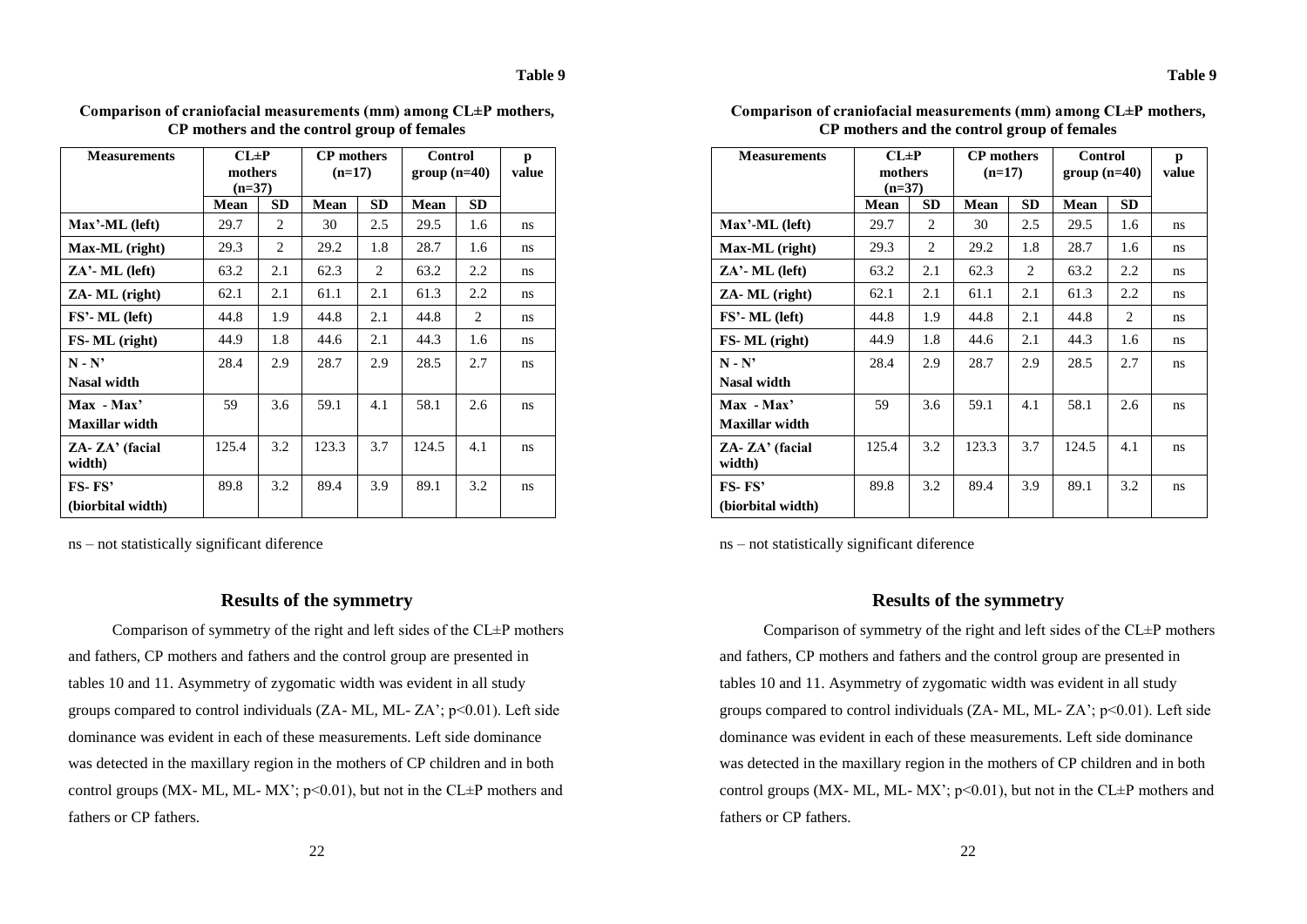Asymmetry in the orbital region was only detected in the female control group (FS- ML, ML- FS';  $p<0.05$ ), where left side dominance was apparent.

No other measurements were significantly different.

**Table 10 Comparison of symmetry of right and left side of CL±P fathers, CP fathers and control males (mm)**

|                            |              |                      | <u>ana contron manos (mmo</u> |                     |      |               |                 |
|----------------------------|--------------|----------------------|-------------------------------|---------------------|------|---------------|-----------------|
| <b>Measurements of the</b> |              | <b>Fathers</b>       |                               | <b>Fathers (CP)</b> |      | Control group |                 |
| symmetry                   |              | $(CL \pm P)$         |                               | $n = 17$            |      | $n = 42$      |                 |
|                            |              |                      | $n = 37$                      |                     |      |               |                 |
| <b>Right</b>               | Left         | <b>Right</b><br>Left |                               | <b>Right</b>        | Left | <b>Right</b>  | Left            |
|                            |              | (mm)                 | $(\mathbf{mm})$               | $(\mathbf{mm})$     | (mm) | (mm)          | $(\mathbf{mm})$ |
| $FS - ML$                  | $ML$ - $FS'$ | 46.4                 | 46.5                          | 45.1                | 45.1 | 46.8          | 47.1            |
| <b>p</b> value             |              |                      | ns                            |                     | ns   | ns            |                 |
| ZA - ML                    | $ML - ZA'$   | 66                   | 67.3                          | 65                  | 66.5 | 66.2          | 68.4            |
| p value                    |              |                      | $0.0028**$                    | $0.0065**$          |      | ns            |                 |
| Max - ML                   | $ML -$       | 30.6                 | 31.1                          | 30.6                | 30.8 | 30.3          | 31.4            |
|                            | Max'         |                      |                               |                     |      |               |                 |
|                            | value        |                      | ns                            |                     | ns   |               | $0.0044**$      |

\*\*p<0.01

ns – no significant diference

**Table 11**

#### **Comparison of symmetry of the right and left side of CL±P mothers, CP mothers and control females (mm)**

| <b>Measurements of the</b><br>symmetry |              | <b>Mothers</b><br>$(CL \pm P)$<br>$n = 37$ |              | <b>Mothers (CP)</b><br>$n = 17$ |                         | Control group<br>$n = 40$ |              |
|----------------------------------------|--------------|--------------------------------------------|--------------|---------------------------------|-------------------------|---------------------------|--------------|
| <b>Right</b>                           | Left         | <b>Right</b><br>(mm)                       | Left<br>(mm) | <b>Right</b><br>(mm)            | Left<br>$(\mathbf{mm})$ | <b>Right</b><br>(mm)      | Left<br>(mm) |
| $FS-ML$                                | ML-FS'       | 44.9                                       | 44.8         | 44.6                            | 44.8                    | 44.3                      | 44.8         |
| p value                                |              | ns                                         |              | ns                              |                         | $0.02**$                  |              |
| ZA –ML                                 | $ML$ - $ZA'$ | 62.1                                       | 63.2         | 61.1                            | 62.3                    | 61.3                      | 63.2         |
| p value                                |              | $0.0137**$                                 |              | $0.0129**$                      |                         | ns                        |              |
| Max - ML                               | $ML -$       | 29.3                                       | 29.7         | 29.2                            | 30                      | 28.7                      | 29.5         |
|                                        | Max'         |                                            |              |                                 |                         |                           |              |
| <b>p</b> value                         |              | ns                                         |              | $0.0132**$                      |                         | $0.009**$                 |              |

\*\*p<0.01

ns – no significant difference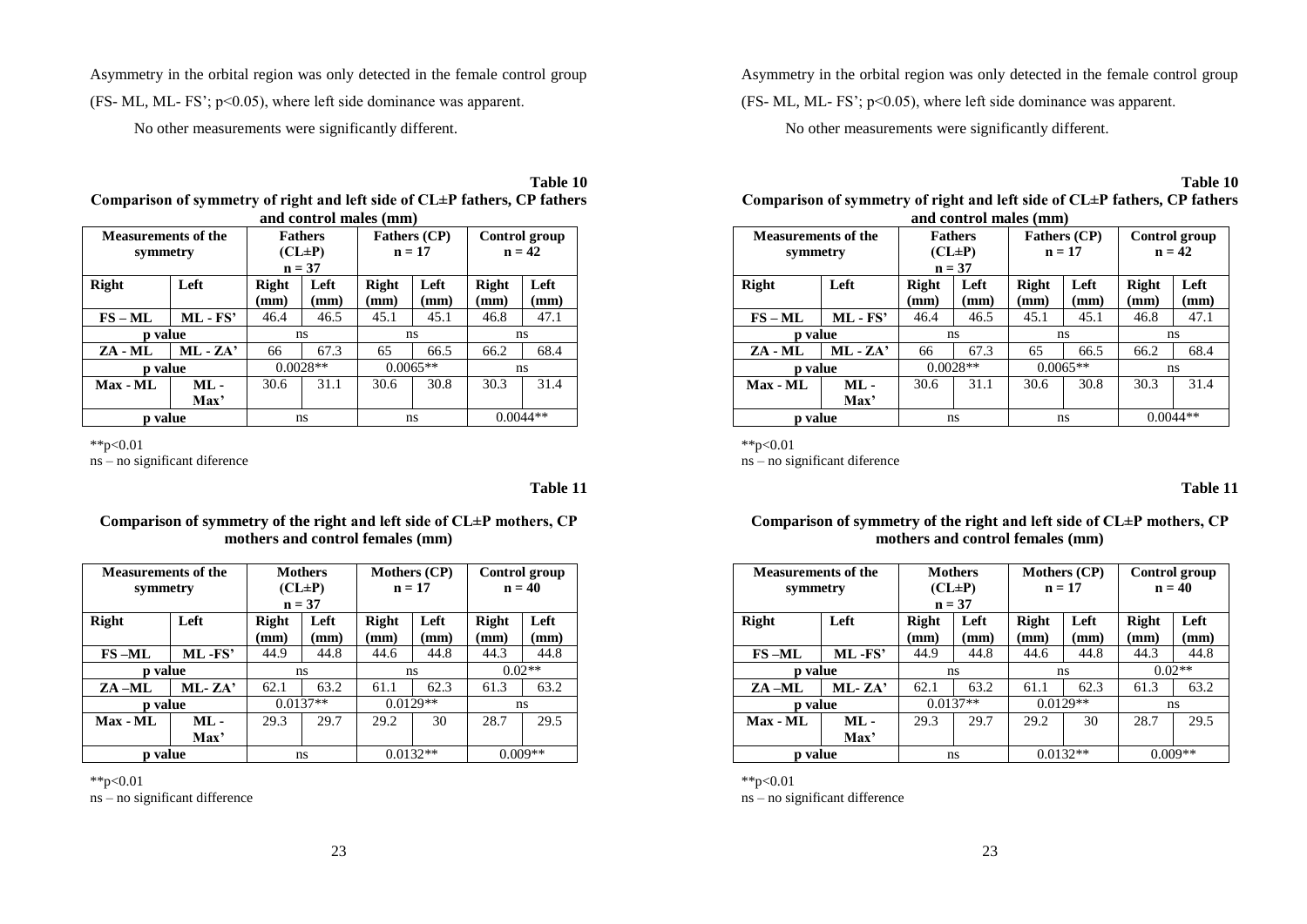### **DISCUSSION**

The aetiology of orofacial clefts is considered polygenetic and multifactorial, with influences from genetic and environmental sources. The genetic influence could be minimal in some cases, but in other cases could be heavily weighted to one parent or approximately equal with regards to the parents where each possesses the same degree of predisposing factors (Ward et al., 1994). The parents of cleft children in this study had no history of cleft in previous generations, so it is possible that environmental factors have an important role in the aetiology of cleft in these families.

Children do not always have the same facial features as their parents, but often have inherited characteristics of a first or second stage relative (Ward et al., 1994). This would indicate that the expression of characteristics of genetic origin may not be observed in their parents (Ward et al., 1994).

Studies concerning the craniofacial morphology of noncleft parents of children with OFC have invariably reported differences that distinguish them from the general population. These findings encourage further investigations concerning the questions of heritability and genetic susceptibility to clefting.

Such studies require a large study group. One limiting factor concerning the size of the study groups in this study was the comparative rarity of this anomaly in Latvia, and parents' refusal to participate in the study. It was often difficult to involve both biological parents in this study as some live outside Latvia, the socioeconomic situation had a bearing in some cases, and some parents were dead. Parents of children with syndromic clefting were excluded. The number of parent pairs decreased owing to edentulousness – parents with fewer than three antagonist pairs of teeth were excluded. The parental analysis revealed that six fathers were not the biological parents of the children in question.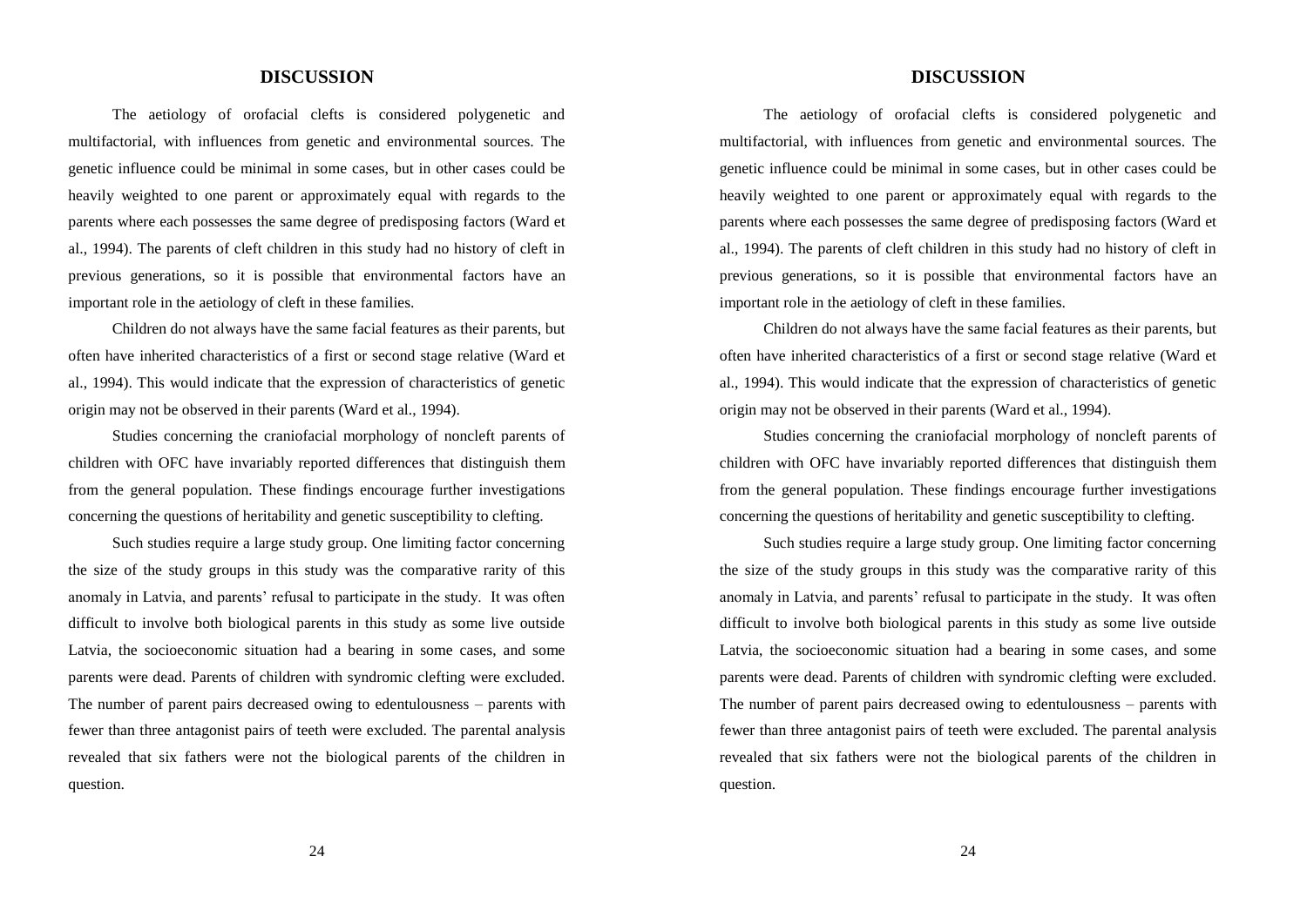A series of lateral and PA cephalograms that could have been used as a control group in this study were not available. Furthermore, involving ionizing radiation (although low dose) and financial considerations would have been unethical in terms of taking a random population sample. After approval from the Central Medical Ethics Committee of Latvia, volunteers from RSU Institute of Stomatology (doctors, assistants, students) and soldiers from the Latvian Army participated in this study. The control group was a suitable comparison group, representative of the population, and was ethnically, epidemiologically and morphogenetically matched to the parental group. However, the majority of the control group were not parents. Healthy children in family is not a guarantee that next baby will be healthy as well – exist small percent of possibility to born child with a congenital anomaly.

The choice of measurements was based on easily identified and reliably reproduced landmarks, in an attempt to establish the main facial parameters of the Latvian population. Measurements were verified by double digitization of all radiographs. Dahlberg's formula was used to calculate the methodological error between duplicate measurements and is often used in dental studies. In cases where more than two groups were compared, ANOVA and Bonferroni correction were used to control the overall type I error rate.

The most frequently reported features of unaffected parents of children with OFC are wider interorbital, nasal cavity and upper facial dimensions, narrower cranial vaults, longer cranial bases, longer and more protrusive mandibles and shorter upper faces compared with controls (McIntyre et al.,2003; Nakasima et al., 1983; 1984; Prochazkova et al., 1995; Raghavan et al., 1994; Suzuki et al., 1999; Yoon et al.,2004). These features were verified by producing lateral and PA cepahalograms for all participants.

Several studies report at least one increased facial width measurement in parents of children with OFC, so it is assumed that increased facial widths may cause OFC (McIntyre et al.,2003; Nakasima et al., 1983; 1984; Prochazkova et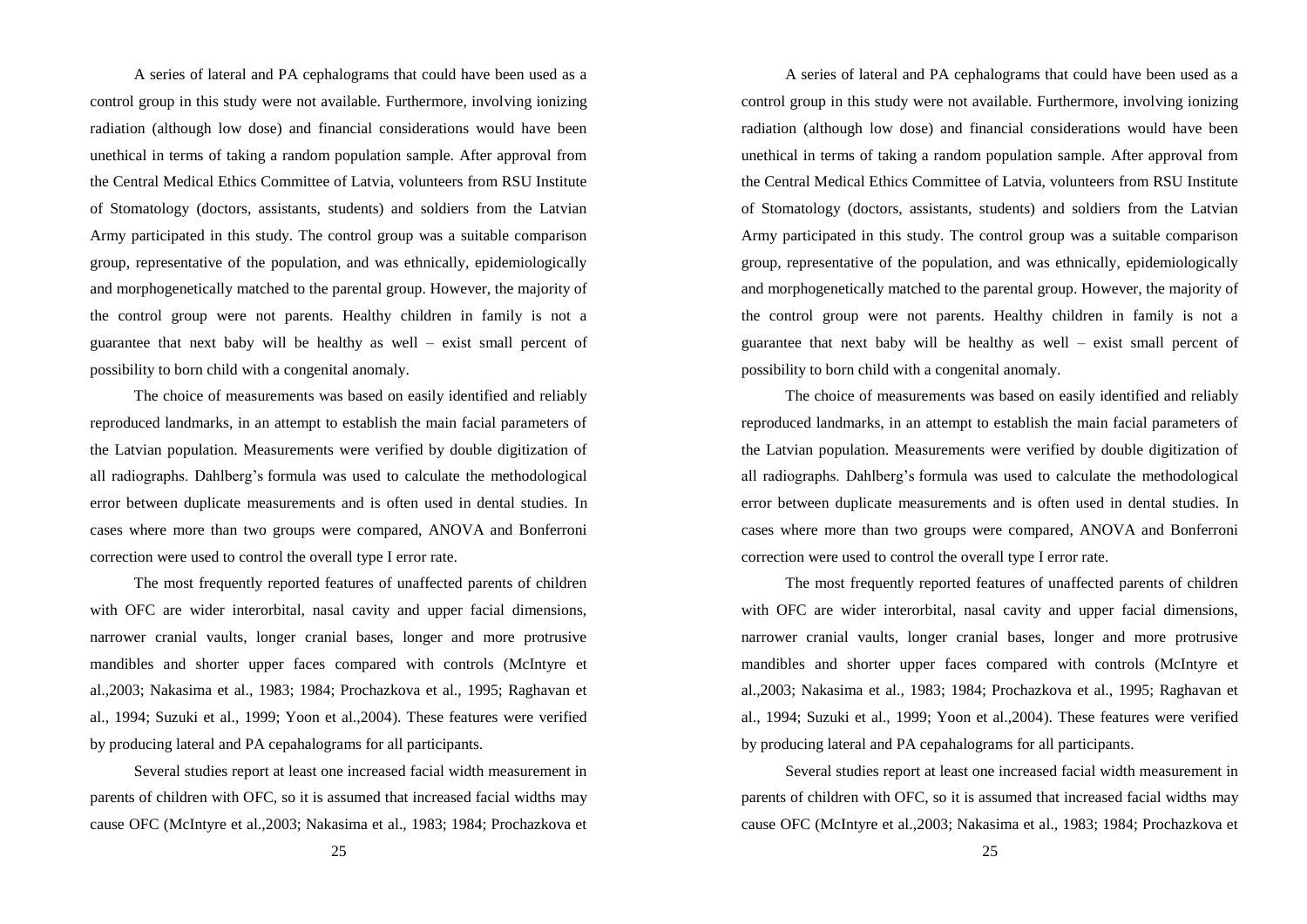al., 1995; Raghavan et al., 1994; Suzuki et al., 1999; Yoon et al.,2004). One of the most investigated craniofacial parameters is the width of the nasal cavity  $(N - N')$  but results are contradictory (Al Emran et al., 1999; McIntyre et al., 2002, 2004; Nakasima et al., 1983, 1984; Raghavan et al., 1994; Suzuki et al., 1999; Yoon et al., 2003, 2004). The increased nasal width of parents of children with clefts has been reported by several authors (Al Emran et al., 1999; McIntyre et al., 2003; Nakasima et al., 1983; Raghavan et al., 1994; Suzuki et al., 1999; Yoon et al., 2004). It has been suggested that increased width of midfacial structures may prevent palatal shelf contact (Al Emran et al., 1999; McIntyre et al., 2003; Raghavan et al., 1994; Suzuki et al., 1999; Yoon et al., 2003), and several authors have reported a significant reduction in nasal width in the CL±P noncleft twin group (Chatzistavrou et al., 2004; Johnston et al., 1989). The explanation for this finding was that smaller nasal cavity width could represent an inherited reduced size of the frontonasal processes due to a deficiency or failure of contact with the maxillary processes, and thus the development of a cleft of the primary palate (Chatzistavrou et al., 2004; Johnston et al., 1989; Liu et al., 1992). No differences in the nasal width between groups were evident in this study. The results with respect to nasal width were comparable with those observed in an anthropometric study carried out in Latvia (Nagle et al., 2006) and the Czech population (Prochazkova et al., 1995).

One measurement differed between all study groups and the control groups in this study: the zygomatic width asymmetry  $(ZA - ZA)$  was more marked  $(p<0.01)$ . Left side dominance was evident in all these measurements. One explanation concerning the left side dominance could be that unilateral cleft lip with or without cleft alveolus or cleft lip and palate more often manifests on the left side (67%) than on the right (33%) in Latvia (Akota et al., 2000).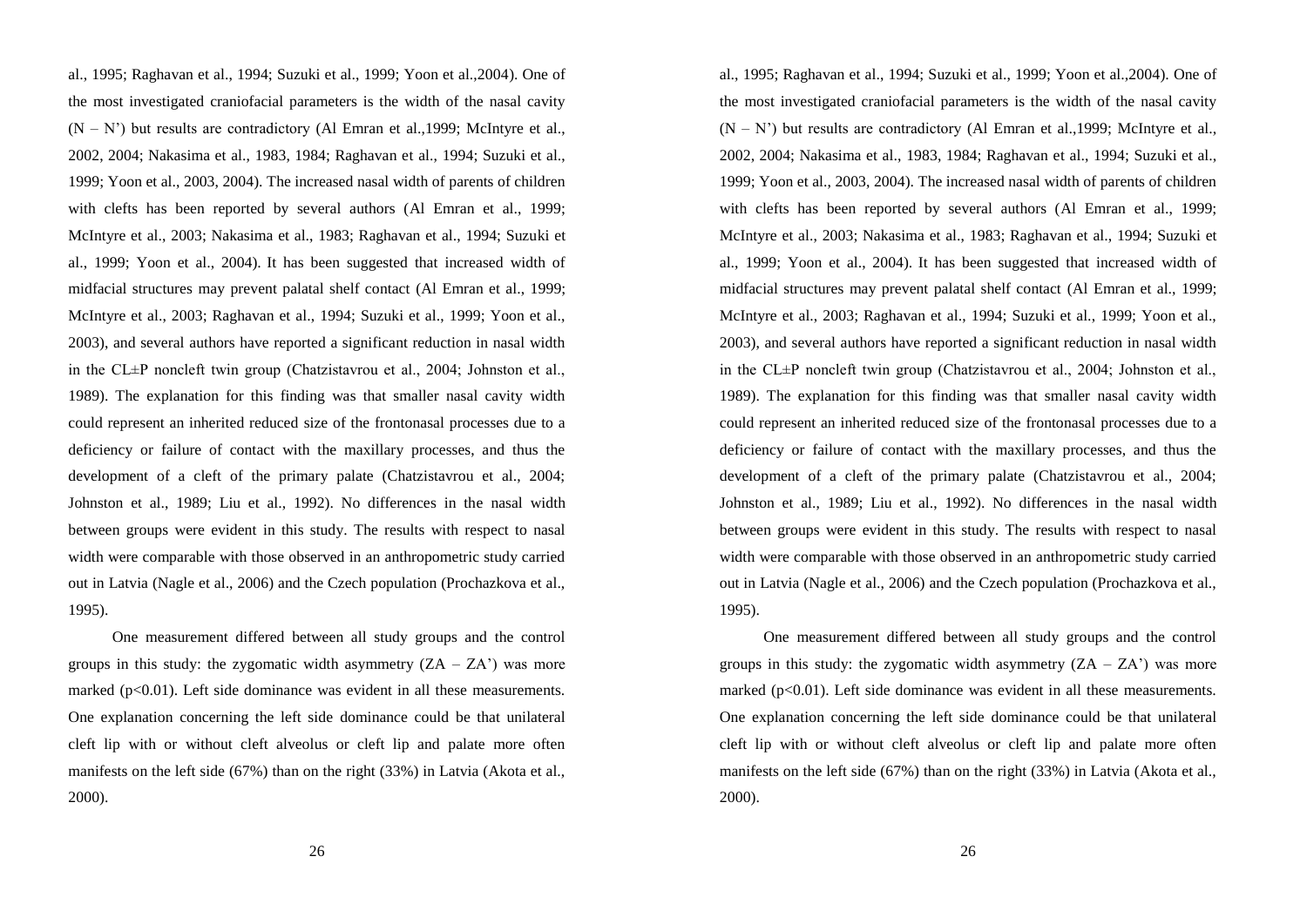Craniofacial morphology of parents with children with OFC has been the objective of research for a relatively long time. However, there are no clearly defined morphological features that differ between parents with children with OFC and control groups. In this study, statistically significant differences between the CP fathers group and the male control group were demonstrated for facial and biorbital widths, and statistically significant differences between the study groups and the control groups were evident in terms of symmetry measurements. However, the clinical relevance of these findings has yet to be established, necessitating further investigations into specific traits.

#### **SUMMARY**

- $\triangleright$  Differences in the craniofacial morphology between parents of children with orofacial cleft (OFC) and control groups have been established in several craniofacial studies, but the results are inconsistent.
- $\triangleright$  There are reports that the craniofacial morphology of parents of children with OFC is distinctive from that of unaffected individuals, and that morphological features differ between parents of children with cleft lip with or without cleft alveolus or cleft lip and palate (CL±P) and parents of children with isolated cleft palate (CP). However, the results of these studies are again inconsistent.
- $\triangleright$  The aim of the present study was to identify specific morphological craniofacial features in the parents of children with CL±P and the parents of children with CP in Latvia.
- Lateral and posteroanterior (PA) cephalograms were obtained from both noncleft biological parents of children with non-syndromic OFC and from the control groups. A cephalometric analysis was used for craniofacial measurements.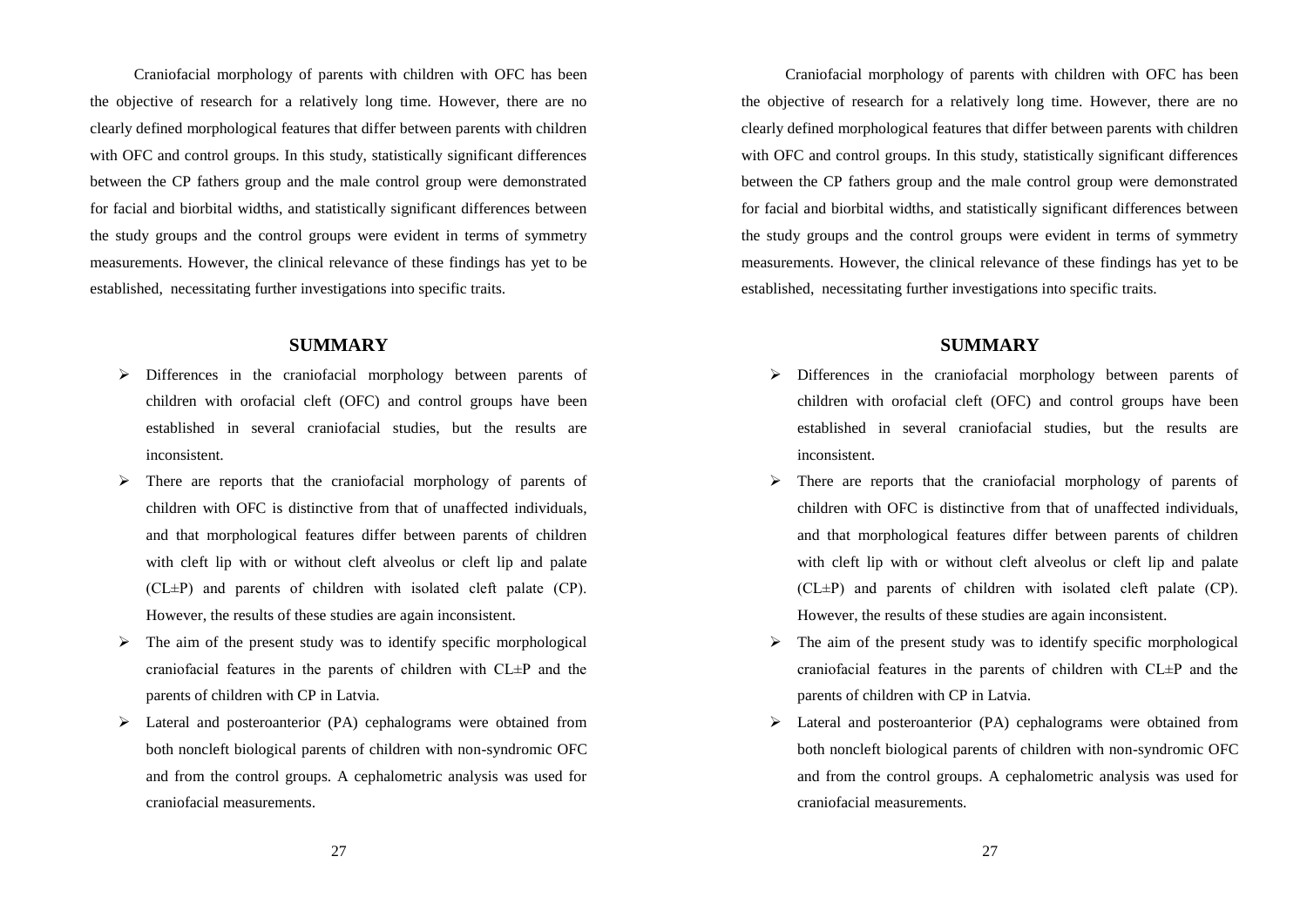- $\triangleright$  The study confirmed differences among parents of children with  $CL<sup>+</sup>P$ , parents of children with CP and the control group in these measurements.
- $\triangleright$  The differences among study groups and the control groups were small and often no larger than differences in the control group, and this is consistent with other studies.
- $\triangleright$  These results could be of value in predicting clefting and should be taken into account when considering the pathogenesis of CP and  $CI \pm P$
- $\triangleright$  The results of the study are insufficient to be of diagnostic value in terms of predicting predisposing risks for orofacial clefting. Further research concerning craniofacial morphology is required in association with genetic research.

#### **CONCLUSION**

- 1. Analysis of cephalometric craniofacial parameters in this study confirms distinctive differences among the parents of children with cleft lip with or without alveolus or cleft lip and palate, the parents of children with isolate cleft palate, and control groups.
- 2. One common feature differed between the study groups and the control groups: asymmetry of zygomatic width was evident in all study groups with left side dominance  $(ZA-ML, ML-ZA^*; p<0.01)$ .
- 3. Several measurements differed between fathers of children with CP and males from the control group. Statistically significant differences were identified in facial width  $(ZA-ZA'; p<0.05)$  and biorbital width  $(FS-FS')$ :  $p<0.01$ ), in measurement from the midline to the right side zygomatic arch  $(ZA-ML; p<0.01)$  and in measurements from the midline to the right and left side orbital margin  $(FS-ML; p<0.05; FS'-$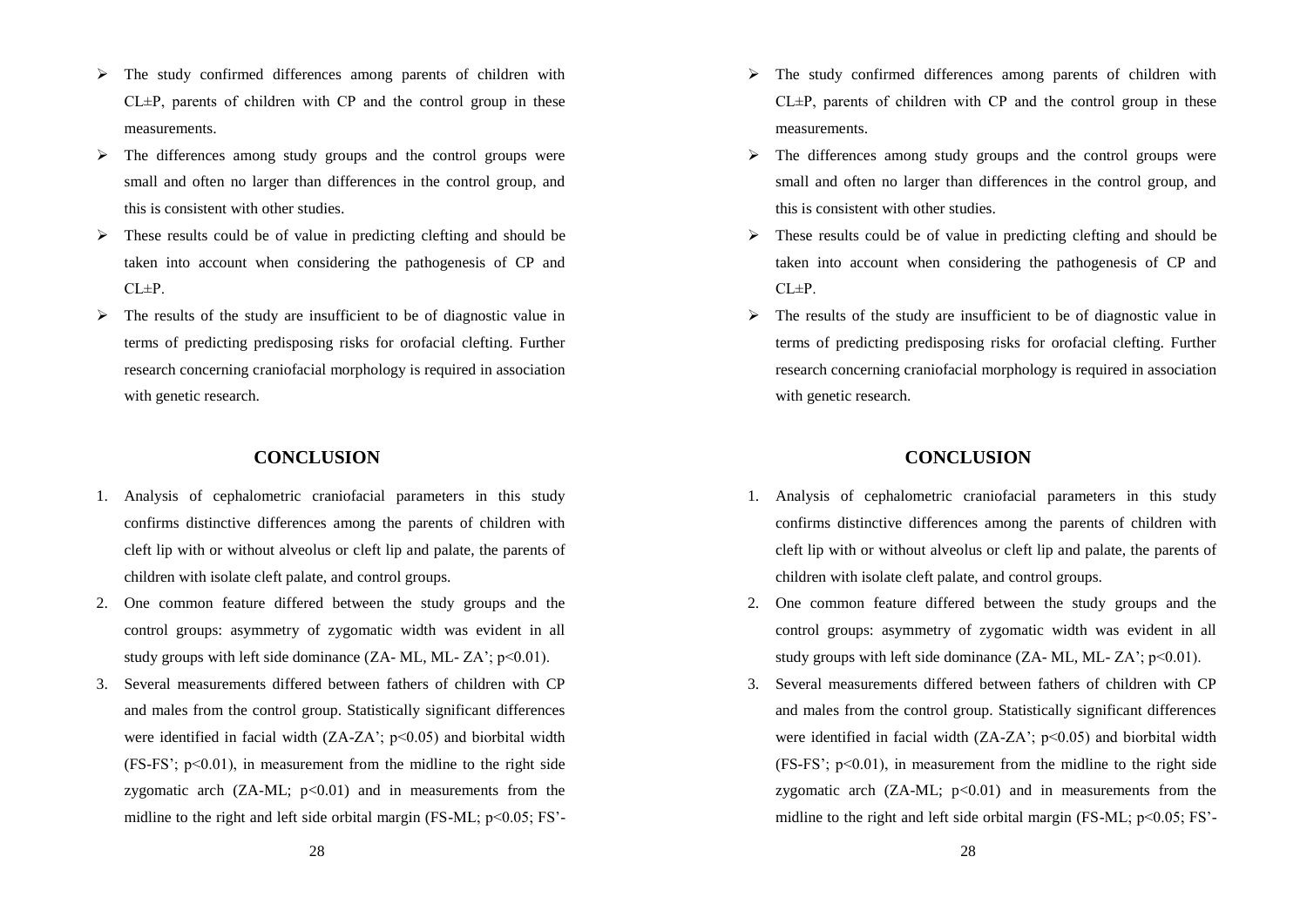ML;  $p<0.01$ ). All significantly different mean values were less for fathers of children with CP than for control males.

- 4. Statistically significant differences were evident between the mothers of children with CP and the mothers of children with  $CI \pm P$ . The mothers of children with CP had a longer palatal plane length - PNS-ANS ( $p<0.01$ ) and palatal length - PNS-A ( $p<0.05$ ).
- 5. Asymmetry was detected in the study groups and the control groups. There was left side dominance in maxillary region of mothers of CP children and in both control groups (MX- ML, ML- MX';  $p<0.01$ ). Asymmetry in the orbital region was only demonstrated in the female control group (FS- ML, ML- FS';  $p<0.05$ ) and exhibited left side dominance.